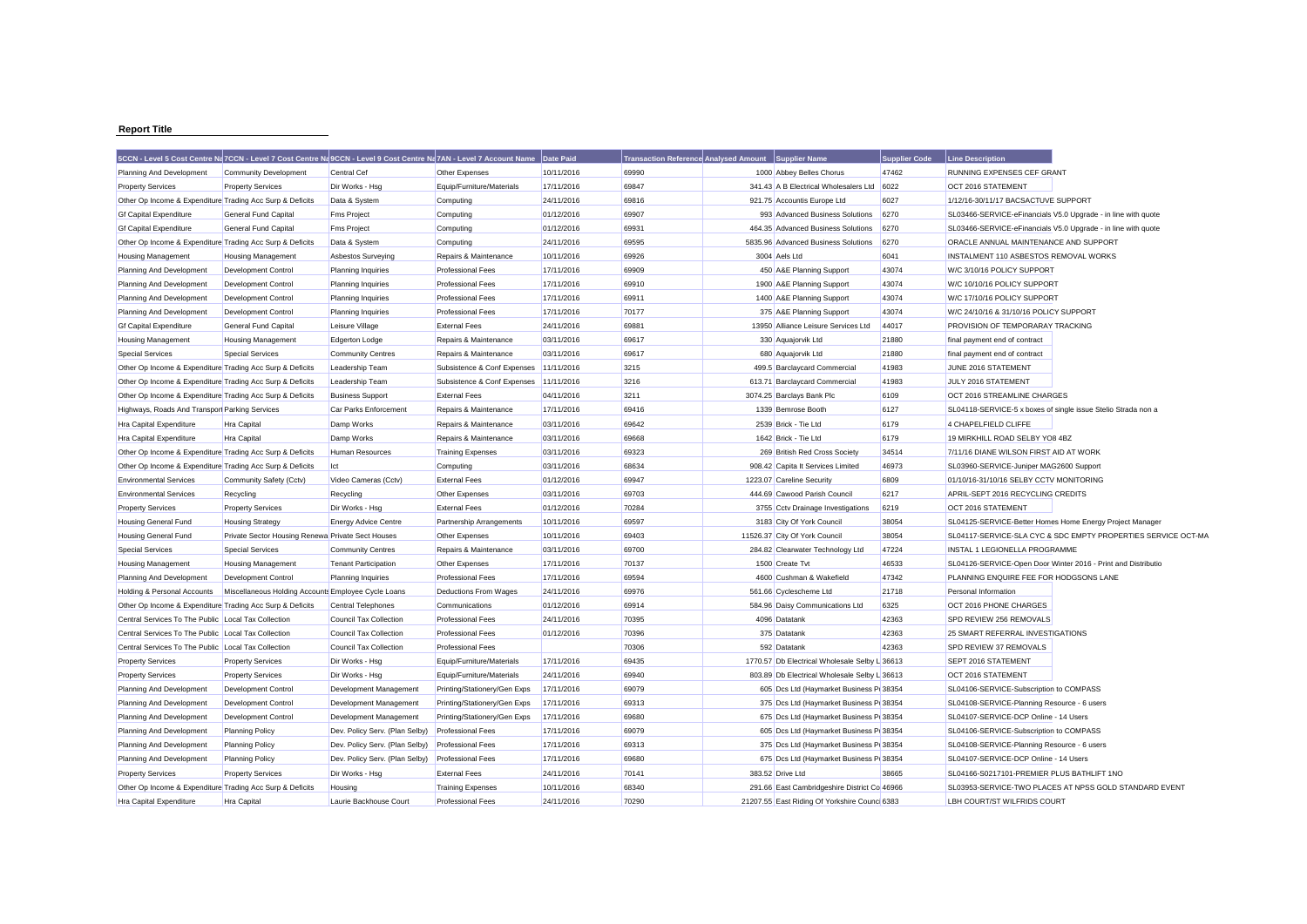| Planning And Development                                  | Economic Development       | P4g Growing Enterprise                              | <b>Professional Fees</b>       | 10/11/2016 | 69412 | 410.6 East Riding Of Yorkshire Counc 6383     |       | SEPT 2016 GROWTH HUB SECONDMENT                              |  |
|-----------------------------------------------------------|----------------------------|-----------------------------------------------------|--------------------------------|------------|-------|-----------------------------------------------|-------|--------------------------------------------------------------|--|
| Central Services To The Public Elections                  |                            | Register Of Electors                                | Printing/Stationery/Gen Exps   | 17/11/2016 | 69441 | 915.21 Electoral Reform Services              | 6390  | <b>SCHEDULED MAILING LG3</b>                                 |  |
| Central Services To The Public Elections                  |                            | <b>Register Of Electors</b>                         | Printing/Stationery/Gen Exps   | 17/11/2016 | 69442 | 648.07 Electoral Reform Services              | 6390  | SCHEDULED MAILING LG7                                        |  |
| <b>Cultural And Related Services</b>                      | Open Spaces                | Community Parks & Open Spac Repairs & Maintenance   |                                | 03/11/2016 | 69040 | 381.33 Enterprise Managed Services Lt 6404    |       | SEPTEMBER ADDITIONLS AS AGREED BY AB                         |  |
| <b>Cultural And Related Services</b>                      | Open Spaces                | Community Parks & Open Spac Repairs & Maintenance   |                                | 01/12/2016 | 70108 | 271.33 Enterprise Managed Services Lt 6404    |       | OCT 2016 ADDITIONALS                                         |  |
| <b>Cultural And Related Services</b>                      | Open Spaces                | Community Parks & Open Spac Repairs & Maintenance   |                                | 01/12/2016 | 70109 | 4216.1 Enterprise Managed Services Lt 6404    |       | OCT 2016 WASTE MANAGEMENT                                    |  |
| <b>Cultural And Related Services</b>                      | Open Spaces                | <b>Grass Cutting</b>                                | Repairs & Maintenance          | 01/12/2016 | 70109 | 2764.64 Enterprise Managed Services Lt 6404   |       | OCT 2016 WASTE MANAGEMENT                                    |  |
| <b>Cultural And Related Services</b>                      | Open Spaces                | <b>Selby Park</b>                                   | Repairs & Maintenance          | 01/12/2016 | 70109 | 8524.94 Enterprise Managed Services Lt 6404   |       | OCT 2016 WASTE MANAGEMENT                                    |  |
| <b>Cultural And Related Services</b>                      | Recreation & Sport         | Selby Leisure Centre                                | Repairs & Maintenance          | 01/12/2016 | 70109 | 727.58 Enterprise Managed Services Lt 6404    |       | OCT 2016 WASTE MANAGEMENT                                    |  |
| <b>Environmental Services</b>                             | <b>Cemetery Services</b>   | <b>Closed Burial Ground</b>                         | Repairs & Maintenance          | 01/12/2016 | 70109 | 1093.14 Enterprise Managed Services Lt 6404   |       | OCT 2016 WASTE MANAGEMENT                                    |  |
| <b>Environmental Services</b>                             | Recycling                  | Recycling                                           | <b>External Fees</b>           | 01/12/2016 | 70109 | 116513.72 Enterprise Managed Services Lt 6404 |       | OCT 2016 WASTE MANAGEMENT                                    |  |
| <b>Environmental Services</b>                             | <b>Street Cleansing</b>    | <b>Street Cleansing</b>                             | <b>External Fees</b>           | 03/11/2016 | 69040 | 3137.04 Enterprise Managed Services Lt 6404   |       | SEPTEMBER ADDITIONLS AS AGREED BY AB                         |  |
| <b>Environmental Services</b>                             | <b>Street Cleansing</b>    | <b>Street Cleansing</b>                             | <b>External Fees</b>           | 01/12/2016 | 70108 | 3220 Enterprise Managed Services Lt 6404      |       | OCT 2016 ADDITIONALS                                         |  |
| <b>Environmental Services</b>                             | <b>Street Cleansing</b>    | <b>Street Cleansing</b>                             | <b>External Fees</b>           | 01/12/2016 | 70109 | 45514.72 Enterprise Managed Services Lt 6404  |       | OCT 2016 WASTE MANAGEMENT                                    |  |
| <b>Environmental Services</b>                             | <b>Trade Waste</b>         | <b>Clinical Waste</b>                               | <b>External Fees</b>           | 01/12/2016 | 70109 | 4251.65 Enterprise Managed Services Lt 6404   |       | OCT 2016 WASTE MANAGEMENT                                    |  |
| <b>Environmental Services</b>                             | <b>Trade Waste</b>         | <b>Commercial Waste</b>                             | <b>External Fees</b>           | 01/12/2016 | 70109 | 25056.25 Enterprise Managed Services Lt 6404  |       | OCT 2016 WASTE MANAGEMENT                                    |  |
| <b>Environmental Services</b>                             | <b>Waste Collection</b>    | Dom.Wheeled Bins/Sac                                | <b>External Fees</b>           | 01/12/2016 | 70109 | 21419.69 Enterprise Managed Services Lt 6404  |       | OCT 2016 WASTE MANAGEMENT                                    |  |
| <b>Environmental Services</b>                             | <b>Waste Collection</b>    | <b>Refuse Collection General</b>                    | Advertising                    | 01/12/2016 | 70109 | 1610.29 Enterprise Managed Services Lt 6404   |       | OCT 2016 WASTE MANAGEMENT                                    |  |
| <b>Environmental Services</b>                             | <b>Waste Collection</b>    | <b>Refuse Collection General</b>                    | <b>External Fees</b>           | 03/11/2016 | 69040 | 12615.4 Enterprise Managed Services Lt 6404   |       | SEPTEMBER ADDITIONLS AS AGREED BY AB                         |  |
| <b>Environmental Services</b>                             | <b>Waste Collection</b>    | <b>Refuse Collection General</b>                    | <b>External Fees</b>           | 01/12/2016 | 70108 | 10092.32 Enterprise Managed Services Lt 6404  |       | OCT 2016 ADDITIONALS                                         |  |
| <b>Environmental Services</b>                             | <b>Waste Collection</b>    | <b>Refuse Collection General</b>                    | <b>External Fees</b>           | 01/12/2016 | 70109 | 84341.06 Enterprise Managed Services Lt 6404  |       | OCT 2016 WASTE MANAGEMENT                                    |  |
| Highways, Roads And Transpor Parking Services             |                            | Car Parks-Other                                     | Repairs & Maintenance          | 01/12/2016 | 70109 | 269.6 Enterprise Managed Services Lt 6404     |       | OCT 2016 WASTE MANAGEMENT                                    |  |
| <b>Housing Management</b>                                 | <b>Housing Management</b>  | Estate Man. Costs                                   | Other Expenses                 | 01/12/2016 | 70108 | 2768.96 Enterprise Managed Services Lt 6404   |       | OCT 2016 ADDITIONALS                                         |  |
| Planning And Development                                  | <b>Building Control</b>    | <b>Street Nameplates</b>                            | Repairs & Maintenance          | 03/11/2016 | 69040 | 743.34 Enterprise Managed Services Lt 6404    |       | SEPTEMBER ADDITIONLS AS AGREED BY AB                         |  |
| <b>Special Services</b>                                   | <b>Special Services</b>    | Grassed Areas & Open Spaces Repairs & Maintenance   |                                | 01/12/2016 | 70109 | 7307.71 Enterprise Managed Services Lt 6404   |       | OCT 2016 WASTE MANAGEMENT                                    |  |
| Hra Capital Expenditure                                   | <b>Hra Capital</b>         | Damp Works                                          | Repairs & Maintenance          | 17/11/2016 | 69576 | 684 Envirovent Ltd                            | 6406  | 33 DARCY ROAD SELBY YO8 8BS                                  |  |
| Hra Capital Expenditure                                   | <b>Hra Capital</b>         | Damp Works                                          | Repairs & Maintenance          | 24/11/2016 | 69611 | 569 Envirovent Ltd                            | 6406  | 98 WOODVILLE TERRACE                                         |  |
| Hra Capital Expenditure                                   | <b>Hra Capital</b>         | Damp Works                                          | Repairs & Maintenance          | 01/12/2016 | 69919 | 719 Envirovent Ltd                            | 6406  | 52 MANOR GARTH KELLINGTON DN14 ONP                           |  |
| Hra Capital Expenditure                                   | <b>Hra Capital</b>         | Damp Works                                          | Repairs & Maintenance          |            | 70144 | 1217 Envirovent Ltd                           | 6406  | 3 ST EDWARDS CLOSE BYRAM WF11 9NT                            |  |
| Hra Capital Expenditure                                   | Hra Capital                | Damp Works                                          | Repairs & Maintenance          |            | 70286 | 968 Envirovent Ltd                            | 6406  | 14 HEMPBRIDGE CLOSE SELBY YO8 4XJ                            |  |
| Hra Capital Expenditure                                   | Hra Capital                | Damp Works                                          | Repairs & Maintenance          |            | 70287 | 818 Envirovent Ltd                            | 6406  | 3 MOUNT PLEASANT LITTLE SMEATON WF8 3LW                      |  |
| Hra Capital Expenditure                                   | Hra Capital                | Damp Works                                          | Repairs & Maintenance          |            | 70288 | 719 Envirovent Ltd                            | 6406  | 6 BRIGHT WALK SELBY YO8 4DW                                  |  |
| Hra Capital Expenditure                                   | Hra Capital                | Damp Works                                          | Repairs & Maintenance          |            | 70369 | 1363 Envirovent Ltd                           | 6406  | 32 NORTH DRIVE SHERBURN IN ELMET LS25 6D                     |  |
| Other Op Income & Expenditure Trading Acc Surp & Deficits |                            | <b>Human Resources</b>                              | <b>Training Expenses</b>       |            | 70403 | 600 Evac+Chair International Ltd              | 6423  | <b>EVAC CHAIR TRAINING</b>                                   |  |
| <b>Property Services</b>                                  | <b>Property Services</b>   | Dir Works - Hsg                                     | Equip/Furniture/Materials      | 01/12/2016 | 69884 | 2294.43 Fairfax Plant Hire                    | 6509  | OCT 2016 STATEMENT                                           |  |
| <b>Housing Management</b>                                 | <b>Housing Management</b>  | <b>Tenant Participation</b>                         | Other Expenses                 | 10/11/2016 | 67092 | 2218.65 Financial Data Management Ltd 30715   |       | SL03965-SERVICE-Open door artwork                            |  |
| <b>Cultural And Related Services</b>                      | Open Spaces                | <b>Selby Park</b>                                   | Other Establishments           | 01/12/2016 | 69952 | 1936.79 Firelec Ltd                           | 6447  | 1/11/16-30/11/16 LEISURE MANAGEMENT FEE                      |  |
| <b>Cultural And Related Services</b>                      | Recreation & Sport         | <b>Rec Grounds-Sports</b>                           | <b>Other Establishments</b>    | 01/12/2016 | 69952 | 255.16 Firelec Ltd                            | 6447  | 1/11/16-30/11/16 LEISURE MANAGEMENT FEE                      |  |
| <b>Cultural And Related Services</b>                      | Recreation & Sport         | Sports Development                                  | Other Establishments           | 01/12/2016 | 69952 | 4516.27 Firelec Ltd                           | 6447  | 1/11/16-30/11/16 LEISURE MANAGEMENT FEE                      |  |
| <b>Cultural And Related Services</b>                      | Recreation & Sport         | Tadcaster Leisure Centre                            | Other Establishments           | 01/12/2016 | 69952 | 4248.6 Firelec Ltd                            | 6447  | 1/11/16-30/11/16 LEISURE MANAGEMENT FEE                      |  |
| <b>Housing Management</b>                                 | <b>Housing Management</b>  | Ousegate Hostel                                     | <b>Fixtures &amp; Fittings</b> |            | 70129 | 260 Firelec Ltd                               | 6447  | OUSEGATE LODGE FIRE ALARM CALL OUT                           |  |
| <b>Housing Management</b>                                 | <b>Housing Management</b>  | Ousegate Hostel                                     | Repairs & Maintenance          | 01/12/2016 | 70075 | 687.56 Firelec Ltd                            | 6447  | OUSEGATE LODGE CALL OUT                                      |  |
| <b>Housing Management</b>                                 | <b>Housing Management</b>  | Ousegate Hostel                                     | Repairs & Maintenance          | 01/12/2016 | 70076 | 1090 Firelec Ltd                              | 6447  | OUSEGATE LODGE REPLACEMENT JSB                               |  |
| <b>Housing Management</b>                                 | <b>Housing Management</b>  | Ousegate Hostel                                     | Repairs & Maintenance          | 01/12/2016 | 70077 | 578.73 Firelec Ltd                            | 6447  | OUSEGATE LODGE RENEWAL OF SERVICE AGREE                      |  |
| <b>Housing Management</b>                                 | <b>Housing Management</b>  | Ousegate Hostel                                     | Repairs & Maintenance          | 01/12/2016 | 70080 | 900 Firelec Ltd                               | 6447  | LODGES WEEKLY FUNCTION TESTS                                 |  |
| <b>Special Services</b>                                   | <b>Special Services</b>    | <b>Community Centres</b>                            | <b>Fixtures &amp; Fittings</b> | 01/12/2016 | 70079 | 578.73 Firelec Ltd                            | 6447  | LBH COURT RENEWAL OF AGREEMENT                               |  |
| Other Op Income & Expenditure Trading Acc Surp & Deficits |                            | <b>Human Resources</b>                              | <b>Training Expenses</b>       | 17/11/2016 | 69718 | 385 Govnet Communications                     | 31216 | SUPPLY OF QUALITY AFFORDABLE HOUSING                         |  |
| Planning And Development                                  | <b>Planning Policy</b>     | Dev. Policy Serv. (Plan Selby)                      | <b>Professional Fees</b>       | 01/12/2016 | 70070 | 6607.68 Groundwork Wakefield Ltd              | 44350 | SL02845-SERVICE-Green Infrastructure Study for Selby         |  |
| Planning And Development                                  | <b>Development Control</b> | Development Management                              | <b>Professional Fees</b>       | 24/11/2016 | 70275 | 7554.8 Gva Grimley Ltd                        | 41712 | SL04173-SERVICE-Remaining fee in relation to ELR update (85% |  |
| Other Op Income & Expenditure Trading Acc Surp & Deficits |                            | Access Selby - Contact Centre Repairs & Maintenance |                                | 24/11/2016 | 70273 | 15197 Gvfm Limited                            | 27552 | 25/12/16-24/3/17 RENT & SERVICE CHARGE                       |  |
|                                                           |                            |                                                     |                                |            |       |                                               |       |                                                              |  |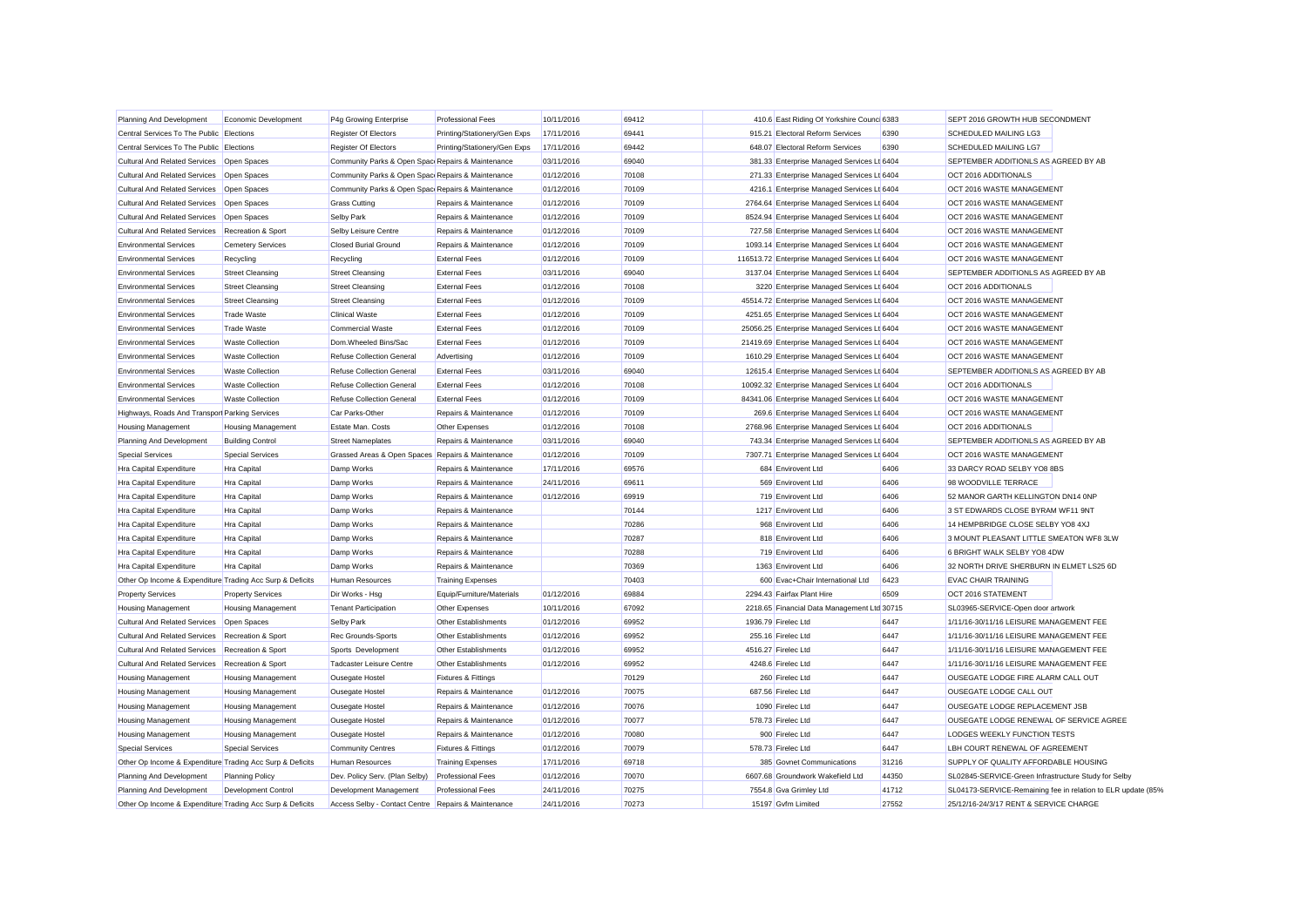| <b>Environmental Services</b>                             | Regulatory Servics - Eh       | <b>Public Conveniences</b>                          | <b>External Fees</b>                    | 24/11/2016 | 69719 |          | 3695.48 Healthmatic Ltd                      | 6545  | DEC 2016 MAINTENANCE                                   |                                                               |
|-----------------------------------------------------------|-------------------------------|-----------------------------------------------------|-----------------------------------------|------------|-------|----------|----------------------------------------------|-------|--------------------------------------------------------|---------------------------------------------------------------|
| Housing Management                                        | <b>Housing Management</b>     | Central Heating-Gas                                 | Repairs & Maintenance                   | 10/11/2016 | 69927 |          | 14520.65 Help-Link Uk Ltd                    | 21887 | INSTALMENT 79 GAS CONTRACT 14-17                       |                                                               |
| Hra Capital Expenditure                                   | Hra Capital                   | <b>Central Heating Systems</b>                      | Repairs & Maintenance                   | 10/11/2016 | 69927 |          | 3109.5 Help-Link Uk Ltd                      | 21887 | INSTALMENT 79 GAS CONTRACT 14-17                       |                                                               |
| Other Op Income & Expenditure Trading Acc Surp & Deficits |                               | Debt Control                                        | Other Expenses                          | 10/11/2016 | 69924 |          | 566.64 Henriksen Ltd                         | 6555  | OCT 2016 COMMISSION                                    |                                                               |
| <b>Housing Management</b>                                 | <b>Housing Management</b>     | Estate Man. Costs                                   | Other Expenses                          | 24/11/2016 | 70401 |          | 308 Hmcts                                    | 6575  | Personal Information                                   |                                                               |
| Housing Management                                        | <b>Housing Management</b>     | Estate Man, Costs                                   | Other Expenses                          | 24/11/2016 | 70402 |          | 308 Hmcts                                    | 6575  | Personal Information                                   |                                                               |
| Holding & Personal Accounts                               | <b>Control Accounts</b>       | <b>Creditors Control</b>                            | Tax Deduct On Contract Payme 10/11/2016 |            | 69904 |          | 1752.6 Hm Revenue & Customs                  | 6590  | NOV 2016 CIS DEDUCTIONS                                |                                                               |
| <b>Property Services</b>                                  | <b>Property Services</b>      | Dir Works - Hsg                                     | Equip/Furniture/Materials               | 24/11/2016 | 69870 |          | 7260.31 Howdens Joinery Ltd                  | 21474 | OCT 2016 STATEMENT                                     |                                                               |
| Other Op Income & Expenditure Trading Acc Surp & Deficits |                               | Data & System                                       | Computing                               | 17/11/2016 | 68886 |          | 5000 Idox Software Ltd                       | 6622  | SL04038-SERVICE-Oracle 12c upgrade in TEST and LIVE    |                                                               |
| Other Op Income & Expenditure Trading Acc Surp & Deficits |                               | Data & System                                       | Computing                               | 17/11/2016 | 68886 |          | 1900 Idox Software Ltd                       | 6622  | SL04038-SERVICE-Uniform 10.1 Upgrade for TEST and LIVE |                                                               |
| Other Op Income & Expenditure Trading Acc Surp & Deficits |                               | Data & System                                       | Computing                               | 17/11/2016 | 68886 |          | 1250 Idox Software Ltd                       | 6622  | SL04038-SERVICE-Uniform Overview training              |                                                               |
| <b>Property Services</b>                                  | <b>Property Services</b>      | Dir Works - Hsg                                     | <b>External Fees</b>                    | 24/11/2016 | 69859 |          | 521.46 Impey Showers Ltd                     | 47213 | OCT 2016 STATEMENT                                     |                                                               |
| Other Op Income & Expenditure Trading Acc Surp & Deficits |                               | Contracts                                           | Printing/Stationery/Gen Exps            |            | 70309 |          | 300 Inchpunch Design Limited                 | 47246 |                                                        | SL04169-SERVICE-Concept, design and artwork for environmental |
| Other Op Income & Expenditure Trading Acc Surp & Deficits |                               | Access Selby - Contact Centre Repairs & Maintenance |                                         |            | 70121 |          | 391.5 Initial Washroom Solutions             | 6631  | 28/11/16-27/02/17 SANITACT UNIT                        |                                                               |
| Central Services To The Public Local Tax Collection       |                               | Council Tax Collection                              | <b>Training Expenses</b>                | 01/12/2016 | 69920 | 325 Irrv |                                              | 30989 |                                                        | SL03986-SERVICE-EXAMS FEES FOR ONE ASSIGNMENT AND 4 EXAMS     |
| <b>Housing General Fund</b>                               | <b>Housing Benefits Admin</b> | Housing Benefit Admin                               | <b>Training Expenses</b>                | 24/11/2016 | 70116 |          | 750 Irrv Northern Counties Assoc             | 47474 | Personal Information                                   |                                                               |
| <b>Property Services</b>                                  | <b>Property Services</b>      | Dir Works - Hsg                                     | Equip/Furniture/Materials               | 24/11/2016 | 70083 |          | 3712.81 Jewson Ltd                           | 6662  | OCT 2016 STATEMENT                                     |                                                               |
| Housing Management                                        | <b>Housing Management</b>     | <b>Painting Dwellings</b>                           | <b>External Fees</b>                    | 03/11/2016 | 69646 |          | 43610.48 Keepmoat Regeneration Limited 43184 |       | VALUATION 17 PRE-PAINT REPAIRS                         |                                                               |
| Housing Management                                        | <b>Housing Management</b>     | <b>Painting Dwellings</b>                           | <b>External Fees</b>                    | 17/11/2016 | 70112 |          | 31200 Keepmoat Regeneration Limited 43184    |       | <b>INSTAL 18 PRE PAINT REPAIRS</b>                     |                                                               |
| <b>Hra Capital Expenditure</b>                            | <b>Hra Capital</b>            | <b>External Door Replacements</b>                   | Repairs & Maintenance                   | 17/11/2016 | 70112 |          | 3034.2 Keepmoat Regeneration Limited 43184   |       | <b>INSTAL 18 PRE PAINT REPAIRS</b>                     |                                                               |
| <b>Hra Capital Expenditure</b>                            | <b>Hra Capital</b>            | Void Property Repairs                               | Repairs & Maintenance                   | 24/11/2016 | 69857 |          | 490 Kml Flooring Services                    | 6704  | 74 WEST ACRES BYRAM                                    |                                                               |
| <b>Property Services</b>                                  | <b>Property Services</b>      | Dir Works - Hsg                                     | <b>External Fees</b>                    | 17/11/2016 | 69602 |          | 350 Kml Flooring Services                    | 6704  | 19 beechwood close                                     |                                                               |
| <b>Property Services</b>                                  | <b>Property Services</b>      | Dir Works - Hsg                                     | <b>External Fees</b>                    | 24/11/2016 | 69717 |          | 350 Kml Flooring Services                    | 6704  | 122 VOLTA STREET SELBY                                 |                                                               |
| <b>Property Services</b>                                  | <b>Property Services</b>      | Dir Works - Hsg                                     | <b>External Fees</b>                    | 01/12/2016 | 69918 |          | 450 Kml Flooring Services                    | 6704  | 122 VOLTA STREET SELBY                                 |                                                               |
| <b>Property Services</b>                                  | <b>Property Services</b>      | Dir Works - Hsg                                     | <b>External Fees</b>                    |            | 70198 |          | 350 Kml Flooring Services                    | 6704  | 16 DARCY COURT SELBY                                   |                                                               |
| <b>Property Services</b>                                  | <b>Property Services</b>      | Dir Works - Hsg                                     | <b>External Fees</b>                    |            | 70199 |          | 350 Kml Flooring Services                    | 6704  | 21 THE CLOISTERS HEMINGBROUGH                          |                                                               |
| <b>Property Services</b>                                  | <b>Property Services</b>      | Dir Works - Hsg                                     | <b>External Fees</b>                    |            | 70311 |          | 350 Kml Flooring Services                    | 6704  | 5 HOLLYGARTH GARDENS BEAL                              |                                                               |
| <b>Property Services</b>                                  | <b>Property Services</b>      | Dir Works - Hsg                                     | <b>External Fees</b>                    |            | 70346 |          | 470 Kml Flooring Services                    | 6704  | 6 HILLSIDE STILLINGFLEET                               |                                                               |
| <b>Property Services</b>                                  | <b>Property Services</b>      | Dir Works - Hsg                                     | <b>External Fees</b>                    |            | 70347 |          | 500 Kml Flooring Services                    | 6704  | 29 FAIRFIELD WAY TADCASTER                             |                                                               |
| Other Op Income & Expenditure Trading Acc Surp & Deficits |                               | <b>Human Resources</b>                              | <b>Training Expenses</b>                | 24/11/2016 | 69643 |          | 2044 Leeds Beckit University                 | 47397 | POST GRADUAT TUITION FEE TOWN&PLANNING                 |                                                               |
| Other Op Income & Expenditure Trading Acc Surp & Deficits |                               | <b>Human Resources</b>                              | <b>Training Expenses</b>                | 24/11/2016 | 69644 |          | 2044 Leeds Beckit University                 | 47397 | post graduatio tuirion fee                             |                                                               |
| <b>Housing Management</b>                                 | <b>Housing Management</b>     | <b>Housing Management</b>                           | <b>Legal Fees</b>                       | 11/11/2016 | 3214  |          | 650 Liberata Uk Ltd                          | 36656 | OCT 2016 PCOL CLAIMS                                   |                                                               |
| Other Op Income & Expenditure Trading Acc Surp & Deficits |                               | <b>Democratic Services</b>                          | <b>Training Expenses</b>                | 24/11/2016 | 69817 | 300 Llg  |                                              | 38430 |                                                        | SL04133-SERVICE-Lawyers in Local Government (LLG) - Course on |
| Other Op Income & Expenditure Trading Acc Surp & Deficits |                               | Planning                                            | Direct Salaries & Wages                 | 17/11/2016 | 69607 |          | 1420.8 Matchtech                             | 43334 | WEEK COMMENCING 10/10/2016                             |                                                               |
| Other Op Income & Expenditure Trading Acc Surp & Deficits |                               | Planning                                            | Direct Salaries & Wages                 | 17/11/2016 | 69608 |          | 1420.8 Matchtech                             | 43334 | WEEK COM 17/10/2016                                    |                                                               |
| Other Op Income & Expenditure Trading Acc Surp & Deficits |                               | Planning                                            | Direct Salaries & Wages                 | 17/11/2016 | 69609 |          | 1420.8 Matchtech                             | 43334 | WEEK COMMENING 03/10/2016                              |                                                               |
| Other Op Income & Expenditure Trading Acc Surp & Deficits |                               | Civic Centre                                        | Repairs & Maintenance                   | 03/11/2016 | 68941 |          | 3147.21 Mb Audio Visual                      | 46956 | council chamber audio equiptment                       |                                                               |
| Other Op Income & Expenditure Trading Acc Surp & Deficits |                               | <b>Human Resources</b>                              | Subsistence & Conf Expenses             | 03/11/2016 | 69211 |          | 420 Mbl Seminars Limited                     | 47326 | SL04091-S1906003-STAFF OFF SITE TRAINING COURSE        |                                                               |
| <b>Hra Capital Expenditure</b>                            | Hra Capital                   | Damp Works                                          | Repairs & Maintenance                   | 17/11/2016 | 69604 |          | 751.5 Michael Walsh (Plasterers) Ltd 7419    |       | <b>5 HIGHGATE BALNE</b>                                |                                                               |
| <b>Hra Capital Expenditure</b>                            | <b>Hra Capital</b>            | Damp Works                                          | Repairs & Maintenance                   | 24/11/2016 | 69846 |          | 613 Michael Walsh (Plasterers) Ltd 7419      |       | 27 SELBY ROAD EGGBOROUGH                               |                                                               |
| <b>Hra Capital Expenditure</b>                            | <b>Hra Capital</b>            | Damp Works                                          | Repairs & Maintenance                   | 01/12/2016 | 70072 |          | 455.45 Michael Walsh (Plasterers) Ltd 7419   |       | 42 CHAPEL STREET HAMBLETON                             |                                                               |
| <b>Hra Capital Expenditure</b>                            | <b>Hra Capital</b>            | Void Property Repairs                               | Repairs & Maintenance                   | 01/12/2016 | 70073 |          | 398.95 Michael Walsh (Plasterers) Ltd 7419   |       | 8 CHURCH CLOSE HAMBLETON                               |                                                               |
| <b>Property Services</b>                                  | <b>Property Services</b>      | Dir Works - Hsg                                     | <b>External Fees</b>                    | 17/11/2016 | 69603 |          | 271 Michael Walsh (Plasterers) Ltd 7419      |       | 38 d'arcy road                                         |                                                               |
| <b>Property Services</b>                                  | <b>Property Services</b>      | Dir Works - Hsg                                     | <b>External Fees</b>                    | 24/11/2016 | 69840 |          | 426 Michael Walsh (Plasterers) Ltd 7419      |       | 59 ST WILFRIDS CRESCENT                                |                                                               |
| <b>Property Services</b>                                  | <b>Property Services</b>      | Dir Works - Hsg                                     | <b>External Fees</b>                    | 24/11/2016 | 69841 |          | 335.5 Michael Walsh (Plasterers) Ltd 7419    |       | 6 ST WILFRIDS CLOSE                                    |                                                               |
| <b>Property Services</b>                                  | <b>Property Services</b>      | Dir Works - Hsg                                     | <b>External Fees</b>                    | 24/11/2016 | 69842 |          | 892 Michael Walsh (Plasterers) Ltd 7419      |       | 41 WOODVILLE TERRACE                                   |                                                               |
| <b>Property Services</b>                                  | <b>Property Services</b>      | Dir Works - Hsg                                     | <b>External Fees</b>                    | 24/11/2016 | 69845 |          | 410 Michael Walsh (Plasterers) Ltd 7419      |       | 108 WOODVILLE TERRACE SELBY                            |                                                               |
| <b>Environmental Services</b>                             | Regulatory Servics - Eh       | Pest Control                                        | <b>External Fees</b>                    |            | 70146 |          | 1318.58 M J Backhouse                        | 6097  | NOV 2016 RAT JOBS IN DOMESTICS PREMISES                |                                                               |
| Planning And Development                                  | <b>Community Development</b>  | <b>Western</b> Cef                                  | Other Expenses                          | 10/11/2016 | 69872 |          | 1000 Monk Fryston Parochial Church 44475     |       | CHURCH PROJECT CEF GRANT                               |                                                               |
| <b>Gf Capital Expenditure</b>                             | General Fund Capital          | Private Sector Housing Renewa Repairs & Maintenance |                                         | 03/11/2016 | 69648 |          | 962.91 Moores Furniture Group Ltd            | 30141 | KITCHENS PHASE 3                                       |                                                               |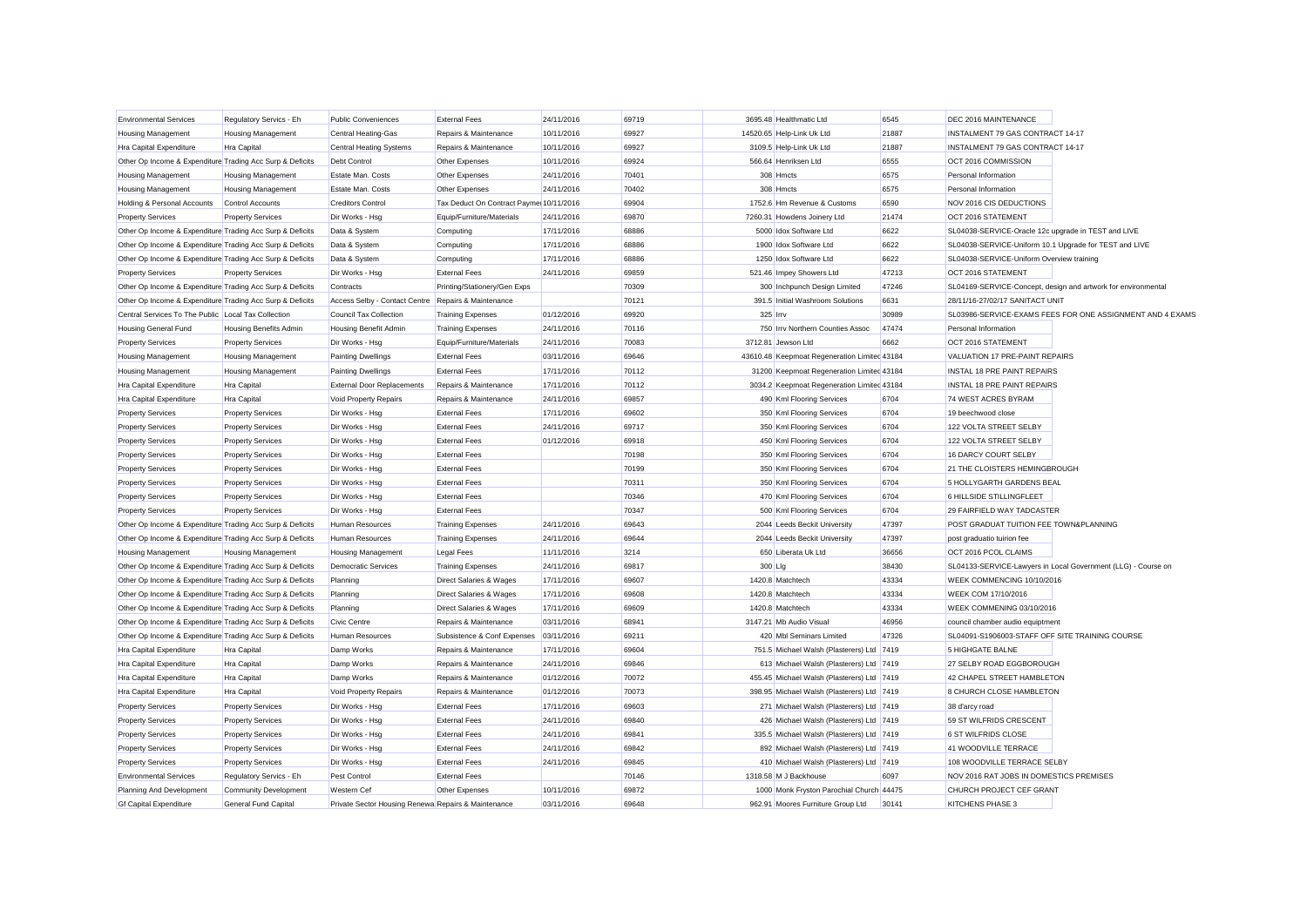| Hra Capital Expenditure                                   | Hra Capital                                                | Kitchens - Decent Homes                                                | Repairs & Maintenance                     | 03/11/2016 | 69647 | 10424.36 Moores Furniture Group Ltd          | 30141          | KITCHENS PHASE 3                         |  |
|-----------------------------------------------------------|------------------------------------------------------------|------------------------------------------------------------------------|-------------------------------------------|------------|-------|----------------------------------------------|----------------|------------------------------------------|--|
| Hra Capital Expenditure                                   | Hra Capital                                                | Kitchens - Decent Homes                                                | Repairs & Maintenance                     | 03/11/2016 | 69649 | 23389.68 Moores Furniture Group Ltd          | 30141          | KITCHENS PHASE 3                         |  |
| <b>Housing Management</b>                                 | <b>Housing Management</b>                                  | <b>Central Heating-Gas</b>                                             | <b>Professional Fees</b>                  | 17/11/2016 | 70134 | 1691.28 Morgan Lambert Ltd                   | 6835           | THIRD PARTY QUALITY AUDITS               |  |
| <b>Housing Management</b>                                 | Housing Management                                         | Central Heating-Gas                                                    | <b>Professional Fees</b>                  | 17/11/2016 | 70135 | 1749.6 Morgan Lambert Ltd                    | 6835           | THIRD PARTY QUALITY AUDITS               |  |
| <b>Housing Management</b>                                 | <b>Housing Management</b>                                  | <b>Central Heating-Gas</b>                                             | <b>Professional Fees</b>                  | 01/12/2016 | 69925 | 466.56 Morgan Lambert Ltd                    | 6835           | THIRD PARTY QUALITY AUDITS               |  |
| Other Op Income & Expenditure Trading Acc Surp & Deficits |                                                            | <b>Policy Strategy</b>                                                 | Direct Salaries & Wages                   | 10/11/2016 | 69923 | 11600 Personal Information                   | 47451          | Personal Information                     |  |
| <b>Housing General Fund</b>                               | Homelessness                                               | <b>Homeless Persons</b>                                                | Other Expenses                            | 10/11/2016 | 69991 | 525 Personal Information                     | 47463          | Personal Information                     |  |
| <b>Environmental Services</b>                             | Regulatory Servics - Eh                                    | <b>Great Heck Site Clearance</b>                                       | <b>Legal Fees</b>                         | 03/11/2016 | 68359 | 300 Mr Vincent Blake-Barnard                 | 46154          | Personal Information                     |  |
| Hra Capital Expenditure                                   | Hra Capital                                                | Housing Development Schemes External Fees                              |                                           | 10/11/2016 | 69850 | 6075 Northern Gas Networks Ltd               | 34757          | 1-35 BYRAM PARK ROAD WF11 9EA            |  |
| Corporate And Democratic Core Corporate Management        |                                                            | <b>External Audit</b>                                                  | Other Expenses                            | 24/11/2016 | 70126 | 380 North Yorkshire County Council 6902      |                | NVPF FEES FRS17/IAS19 ACCOUNTING 15/16   |  |
| <b>Environmental Services</b>                             | <b>Trade Waste</b>                                         | <b>Commercial Waste</b>                                                | <b>External Fees</b>                      | 17/11/2016 | 70172 | 15876.45 North Yorkshire County Council 6902 |                | SEPT 2016 COMMERCIAL WASTE               |  |
| Holding & Personal Accounts                               | Miscellaneous Holding Accounts C. Tax Payers Coll Fund Acc |                                                                        | Nycc Precept                              | 02/11/2016 | 69682 | 3135656 North Yorkshire County Council 32208 |                | 04/11/16 PRECEPT INSTALMENT              |  |
| Holding & Personal Accounts                               | Miscellaneous Holding Accounts Nndr Payers Coll Fund (Old) |                                                                        | Nndr Pool Contribution                    | 17/11/2016 | 70164 | 181401 North Yorkshire County Council 32208  |                | 21/11/16 RETAINED BUSINESS RATES         |  |
| Holding & Personal Accounts                               |                                                            | Miscellaneous Holding Accounts Sect 106 Educate - Dev Contrib Suspense |                                           | 24/11/2016 | 70379 | 43507.2 North Yorkshire County Council 31845 |                | NEWTON KYME EDUCATION CONTRIBUTION       |  |
| Holding & Personal Accounts                               |                                                            | Miscellaneous Holding Accounts Sect 106 Educate - Dev Contrib Suspense |                                           | 24/11/2016 | 70380 | 155000 North Yorkshire County Council 31845  |                | 2012/0399/EIA EDUCATION CONTRIBUTION     |  |
| <b>Housing General Fund</b>                               | Private Sector Housing Renewa Home Imp Agency              |                                                                        | Other Establishments                      | 17/11/2016 | 69596 | 19000 North Yorkshire County Council 6902    |                | 2016/17 contribution to home improvement |  |
| Other Op Income & Expenditure Trading Acc Surp & Deficits |                                                            | Sherburn Comm.Office                                                   | Rents                                     | 10/11/2016 | 69618 | 550 North Yorkshire County Council 6902      |                | use of sherburn library01/07/16-30/09/16 |  |
| Holding & Personal Accounts                               | Miscellaneous Holding Accounts C. Tax Payers Coll Fund Acc |                                                                        | Nyfra Precept                             | 02/11/2016 | 69683 | 180590 North Yorkshire Fire & Rescue 32207   |                | 04/11/16 PRECEPT INSTALMENT              |  |
| Holding & Personal Accounts                               | Miscellaneous Holding Accounts Nndr Payers Coll Fund (Old) |                                                                        | Nndr Pool Contribution                    | 17/11/2016 | 70165 | 20156 North Yorkshire Fire & Rescue          | 32207          | 21/11/16 RETAINED BUSINESS RATES         |  |
| Holding & Personal Accounts                               | Miscellaneous Holding Accounts C. Tax Payers Coll Fund Acc |                                                                        | Nypa Precept                              | 02/11/2016 | 69681 | 594860 North Yorkshire Pcc                   | 32209          | 04/11/16 PRECEPT INSTALMENT              |  |
| <b>Housing Management</b>                                 | <b>Housing Management</b>                                  | Ousegate Hostel                                                        | <b>Energy Costs</b>                       | 10/11/2016 | 69634 | 526.41 Npower Ltd                            | 6917           | OUSEGATE LODGE 01/07/16-30/09/16         |  |
| <b>Housing Management</b>                                 | <b>Housing Management</b>                                  | Ousegate Hostel                                                        | <b>Energy Costs</b>                       | 10/11/2016 | 69635 | 701.98 Npower Ltd                            | 6917           | OUSEGATE LODGE 01/04/16-30/06/16         |  |
| <b>Housing Management</b>                                 | <b>Housing Management</b>                                  | Ousegate Hostel                                                        | <b>Energy Costs</b>                       | 10/11/2016 | 69636 | 710.87 Npower Ltd                            | 6917           | OUSEGATE LODGE 01/01/16-31/03/16         |  |
| Other Op Income & Expenditure Trading Acc Surp & Deficits |                                                            | Access Selby - Contact Centre Energy Costs                             |                                           | 24/11/2016 | 70303 | 1007.77 Npower Ltd                           | 6917           | 1/10/16-31/10/16 8-10 MARKET CROSS SELBY |  |
| Planning And Development                                  | Economic Development                                       | Prospect Centre Mr                                                     | <b>Energy Costs</b>                       | 10/11/2016 | 69629 | 398.14 Npower Ltd                            | 6917           | PROSPECT CENTRE 01/07/16-30/09/16        |  |
| Planning And Development                                  | Economic Development                                       | Prospect Centre Mr                                                     | <b>Energy Costs</b>                       | 10/11/2016 | 69630 | 393.24 Npower Ltd                            | 6917           | PROSPECT CENTRE 01/04/16-30/06/16        |  |
| Planning And Development                                  | Economic Development                                       | Prospect Centre Mr                                                     | <b>Energy Costs</b>                       | 10/11/2016 | 69631 | 895.73 Npower Ltd                            | 6917           | PROSPECT CENTRE 01/01/16-31/03/16        |  |
| <b>Special Services</b>                                   | <b>Special Services</b>                                    | <b>Community Centres</b>                                               | <b>Energy Costs</b>                       | 10/11/2016 | 69624 | 625.45 Npower Ltd                            | 6917           | ROSEMARY HOUSE TAD 01/07/16-30/09/16     |  |
| <b>Special Services</b>                                   | <b>Special Services</b>                                    | <b>Community Centres</b>                                               | <b>Energy Costs</b>                       | 10/11/2016 | 69625 | 617.64 Npower Ltd                            | 6917           | ROSEMARY COURT 01/04/16-30/06/16         |  |
| <b>Special Services</b>                                   | <b>Special Services</b>                                    | <b>Community Centres</b>                                               | <b>Energy Costs</b>                       | 10/11/2016 | 69626 | 721.63 Npower Ltd                            | 6917           | ROSEMARY HOUSE 16/12/16-31/03/16         |  |
| <b>Special Services</b>                                   | <b>Special Services</b>                                    | <b>Community Centres</b>                                               | <b>Energy Costs</b>                       | 24/11/2016 | 70293 | 804.33 Npower Ltd                            | 6917           | 1/10/16-31/10/16 ST WILFRIDS CLOSE       |  |
| <b>Special Services</b>                                   | <b>Special Services</b>                                    | <b>Community Centres</b>                                               | <b>Energy Costs</b>                       | 24/11/2016 | 70294 | 1050.42 Npower Ltd                           | 6917           | 1/6/16-31/8/16 ANNE SHARPE CENTRE        |  |
| <b>Special Services</b>                                   | <b>Special Services</b>                                    | <b>Community Centres</b>                                               | <b>Energy Costs</b>                       | 24/11/2016 | 70295 | 695.65 Npower Ltd                            | 6917           | 1/4/16-31/5/16 ANNE SHARPE CENTRE        |  |
| <b>Special Services</b>                                   | <b>Special Services</b>                                    | <b>Community Centres</b>                                               | <b>Energy Costs</b>                       | 24/11/2016 | 70296 | 354.5 Npower Ltd                             | 6917           | 1/3/16-31/3/16 ANNE SHARPE CENTRE        |  |
| <b>Special Services</b>                                   | <b>Special Services</b>                                    | <b>Community Centres</b>                                               | <b>Energy Costs</b>                       | 24/11/2016 | 70297 | 1697.13 Npower Ltd                           | 6917           | 1/12/15-29/2/16 ANNE SHARPE CENTRE       |  |
| Hra Capital Expenditure                                   | Hra Capital                                                | Phase 1 Hsg Dev Byram / Egg 1 Professional Fees                        |                                           | 17/11/2016 | 69934 | 13469.96 Nps Leeds Limited                   | 46727          | WESTFIELD VIEW PROFESSIONAL SERVICES     |  |
| Hra Capital Expenditure                                   | Hra Capital                                                | Phase 1 Hsg Dev Byram / Egg 1 Professional Fees                        |                                           | 17/11/2016 | 69935 | 15974.35 Nps Leeds Limited                   | 46727          | ST EDWARDS CLOSE PROFESSIONAL SERVICES   |  |
| Hra Capital Expenditure                                   | Hra Capital                                                | Phase 1 Hsg Dev Byram / Egg 1 Professional Fees                        |                                           | 17/11/2016 | 69936 | 12921 Nps Leeds Limited                      | 46727          | WESTFIELD GARTH PROFESSIONAL SERVICES    |  |
| Other Op Income & Expenditure Trading Acc Surp & Deficits |                                                            | <b>Environmental Health</b>                                            | <b>Direct Salaries &amp; Wages</b>        | 17/11/2016 | 70163 | 1095 N S Redfern                             | 31130          | 31 FOOD INSPECTION VISITS                |  |
| <b>Gf Capital Expenditure</b>                             | <b>General Fund Capital</b>                                | <b>Car Park Ticket Machines</b>                                        | Repairs & Maintenance                     | 10/11/2016 | 69612 | 1170 Paul Harrison                           | 6531           | <b>CAR PARK MACHINES</b>                 |  |
| <b>Property Services</b>                                  | <b>Property Services</b>                                   | Dir Works - Hsg                                                        | <b>External Fees</b>                      | 01/12/2016 | 70348 | 1208 Paul Harrison                           | 6531           | 30 ROMAN CLOSE TADCASTER                 |  |
| <b>Property Services</b>                                  | <b>Property Services</b>                                   | Dir Works - Hsg                                                        | Vehicles Repairs & Maintenance 03/11/2016 |            | 43104 | 317 Pendragon Contracts                      | 26126          | FP60 ZDT REPAIR                          |  |
| <b>Property Services</b>                                  | <b>Property Services</b>                                   | Dir Works - Hsg                                                        | Vehicles Repairs & Maintenance 03/11/2016 |            | 43105 | 682.5 Pendragon Contracts                    | 26126          | FP60 ZDW VAN REPAIR                      |  |
| <b>Property Services</b>                                  | <b>Property Services</b>                                   | Dir Works - Hsg                                                        | Vehicles Repairs & Maintenance 03/11/2016 |            | 43106 | 507.5 Pendragon Contracts                    | 26126          | FP60 ZCL VAN REPAIR                      |  |
| <b>Property Services</b>                                  |                                                            | Dir Works - Hsg                                                        | Vehicles Repairs & Maintenance 03/11/2016 |            | 43107 | 757.5 Pendragon Contracts                    | 26126          | FP60 ZCE VAN REPAIR                      |  |
| <b>Property Services</b>                                  | <b>Property Services</b>                                   | Dir Works - Hsg                                                        | Vehicles Repairs & Maintenance 03/11/2016 |            | 43108 | 2940 Pendragon Contracts                     | 26126          | FP60 ZDX VAN REPAIR                      |  |
|                                                           | <b>Property Services</b>                                   | Dir Works - Hsg                                                        | Vehicles Repairs & Maintenance 03/11/2016 |            | 43109 | 467.5 Pendragon Contracts                    | 26126          | FP60 ZGN VAN REPAIR                      |  |
| <b>Property Services</b><br><b>Property Services</b>      | <b>Property Services</b>                                   | Dir Works - Hsg                                                        | Vehicles Repairs & Maintenance 03/11/2016 |            | 43316 | 540 Pendragon Contracts                      | 26126          | FP60 ZHJ VAN REPAIR                      |  |
|                                                           | <b>Property Services</b>                                   |                                                                        | Vehicles Repairs & Maintenance 03/11/2016 |            | 43317 |                                              |                | FP60 ZCU VAN REPAIR                      |  |
| <b>Property Services</b>                                  | <b>Property Services</b>                                   | Dir Works - Hsg                                                        | Vehicles Repairs & Maintenance 03/11/2016 |            | 43318 | 912.5 Pendragon Contracts                    | 26126<br>26126 |                                          |  |
| <b>Property Services</b>                                  | <b>Property Services</b>                                   | Dir Works - Hsa                                                        |                                           |            |       | 754.5 Pendragon Contracts                    |                | FP60 ZDE VAN REPAIR                      |  |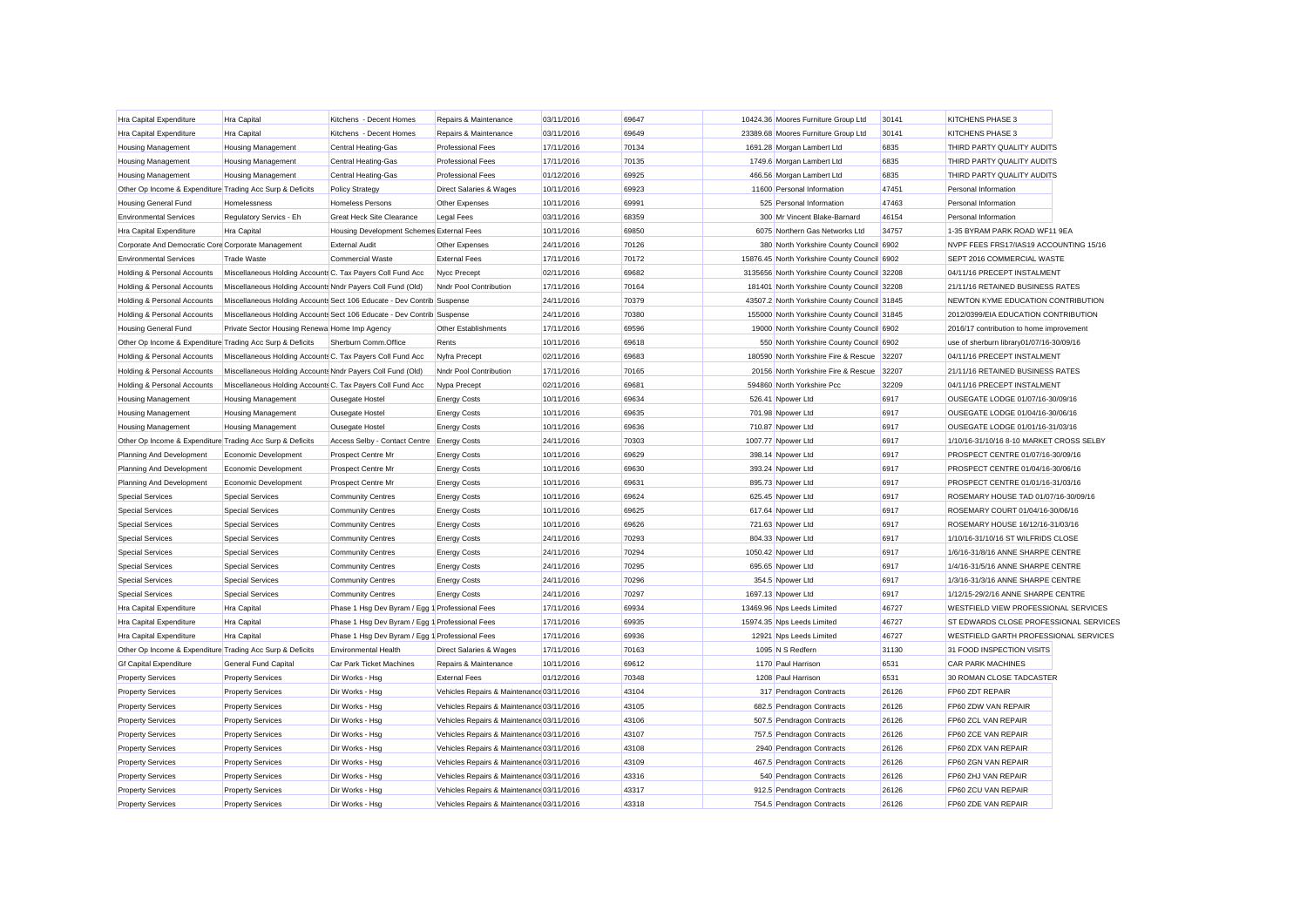| Dir Works - Hsg<br>Vehicles Repairs & Maintenance 03/11/2016<br>43319<br>FP60 ZGZ VAN REPAIR<br><b>Property Services</b><br><b>Property Services</b><br>302.5 Pendragon Contracts<br>26126<br>Dir Works - Hsg<br>Vehicles Repairs & Maintenance 03/11/2016<br>43320<br>1265 Pendragon Contracts<br>FP60 ZDZ VAN REPAIR<br><b>Property Services</b><br><b>Property Services</b><br>26126<br>Vehicles Repairs & Maintenance 03/11/2016<br>43321<br>432.5 Pendragon Contracts<br>FP60 ZDD VAN REPAIR<br><b>Property Services</b><br><b>Property Services</b><br>Dir Works - Hsg<br>26126<br><b>Property Services</b><br><b>Property Services</b><br>Dir Works - Hsg<br>Vehicles Repairs & Maintenance 03/11/2016<br>43322<br>490 Pendragon Contracts<br>26126<br>FP60 ZCZ VAN REPAIR<br><b>Property Services</b><br><b>Property Services</b><br>Dir Works - Hsg<br>Vehicles Repairs & Maintenance 03/11/2016<br>43478<br>480 Pendragon Contracts<br>26126<br>FD60 XLX VAN REPAIRS<br><b>Property Services</b><br><b>Property Services</b><br>Dir Works - Hsg<br>Vehicles Repairs & Maintenance 03/11/2016<br>44219<br>255 Pendragon Contracts<br>26126<br>refurb YF60 NLM<br>Planning And Development<br><b>Planning Policy</b><br>Dev. Policy Serv. (Plan Selby)<br><b>Professional Fees</b><br>03/11/2016<br>68650<br>3900 Peter Brett Associates Llp<br>34880<br>SELBY G&T BACKGROUND PAPER<br>Other Op Income & Expenditure Trading Acc Surp & Deficits<br>Ict<br>Computing<br>03/11/2016<br>69593<br>655 Probrand Limited<br>37238<br>SL04121-SERVICE-HP Probook 650 G2 Laptop and docking station<br>69665<br>Other Op Income & Expenditure Trading Acc Surp & Deficits<br>Ict<br>Computing<br>10/11/2016<br>695.52 Probrand Limited<br>37238<br>SL04102-SERVICE-6 x 320GB Laptop HDD<br>Hra Capital Expenditure<br>Hra Capital<br><b>Central Heating Systems</b><br>Repairs & Maintenance<br>03/11/2016<br>69650<br>1632.43 Pts Plumbing Trade Supplies<br>34513<br><b>HEATING SCHEME 1</b><br>69651<br>Hra Capital Expenditure<br>Hra Capital<br><b>Central Heating Systems</b><br>Repairs & Maintenance<br>03/11/2016<br>2732.96 Pts Plumbing Trade Supplies<br>34513<br><b>HEATING SCHEME 1</b><br>69652<br>Hra Capital Expenditure<br>Hra Capital<br><b>Central Heating Systems</b><br>Repairs & Maintenance<br>03/11/2016<br>16386.44 Pts Plumbing Trade Supplies<br>34513<br><b>HEATING SCHEME 1</b><br>70095<br>3 MAIN ROAD ANNUAL SERVICING<br><b>Special Services</b><br><b>Special Services</b><br><b>Pumping Stations</b><br>Repairs & Maintenance<br>01/12/2016<br>350 R A Dalton<br>6326<br><b>Special Services</b><br>70096<br>6326<br>11 MAIN ROAD ANNUAL SERVICING<br><b>Special Services</b><br><b>Pumping Stations</b><br>Repairs & Maintenance<br>01/12/2016<br>350 R A Dalton<br>70097<br><b>Special Services</b><br>Repairs & Maintenance<br>6326<br>LABURNUM GROVE ANNUAL SERVICING<br><b>Special Services</b><br><b>Pumping Stations</b><br>01/12/2016<br>350 R A Dalton<br>70098<br><b>Special Services</b><br><b>Special Services</b><br><b>Pumping Stations</b><br>01/12/2016<br>520 R A Dalton<br>6326<br>MILL LANE ANNUAL SERVICING<br>Repairs & Maintenance<br>70099<br><b>Special Services</b><br><b>Special Services</b><br><b>Pumping Stations</b><br>Repairs & Maintenance<br>01/12/2016<br>350 R A Dalton<br>6326<br>AIRE VIEW ANNUAL SERVICING<br><b>Special Services</b><br>70100<br>350 R A Dalton<br><b>Special Services</b><br><b>Pumping Stations</b><br>Repairs & Maintenance<br>01/12/2016<br>6326<br>POND VIEW ANNUAL SERVICING<br><b>Special Services</b><br>70101<br>776 R A Dalton<br>ROE LANE ANNUAL SERVICING<br><b>Special Services</b><br><b>Pumping Stations</b><br>Repairs & Maintenance<br>01/12/2016<br>6326<br><b>Special Services</b><br><b>Special Services</b><br><b>Pumping Stations</b><br>01/12/2016<br>70104<br>500 R A Dalton<br>6326<br>LOWGATE ANNUAL SERVICING<br>Repairs & Maintenance<br>70105<br><b>Special Services</b><br>Repairs & Maintenance<br>01/12/2016<br>350 R A Dalton<br>6326<br><b>HIGHGATE ANNUAL SERVICING</b><br><b>Special Services</b><br><b>Pumping Stations</b><br><b>Special Services</b><br><b>Special Services</b><br><b>Pumping Stations</b><br>01/12/2016<br>70106<br>350 R A Dalton<br>6326<br>CAWOOD ROAD ANNUAL SERVICING<br>Repairs & Maintenance<br>69666<br>27684<br>Other Op Income & Expenditure Trading Acc Surp & Deficits<br><b>Professional Fees</b><br>24/11/2016<br>2260 Razorblue Ltd<br>SL04138-SERVICE-Kemp Load Balancer Renewal<br>Ict<br><b>Professional Fees</b><br>69676<br>916.75 Razorblue Ltd<br>27684<br>1/12/16-31/12/16 IT INFRASTRUCTURE SUPPO<br>Other Op Income & Expenditure Trading Acc Surp & Deficits<br>Ict<br>24/11/2016<br>70143<br>37744<br><b>Housing Management</b><br>Cash Incentive Schem<br>Other Expenses<br>17/11/2016<br>289 Removals For You<br>Personal Information<br><b>Housing Management</b><br>70334<br><b>Housing Management</b><br><b>Housing Management</b><br>Cash Incentive Schem<br>Other Expenses<br>24/11/2016<br>276 Removals For You<br>37744<br>Personal Information<br>69723<br>7081<br>VOIDS ELECTRICAL WORKS<br>Hra Capital Expenditure<br>Hra Capital<br><b>Central Heating Systems</b><br>Repairs & Maintenance<br>24/11/2016<br>3505.67 R N E Electrical Contractors<br>69723<br>Hra Capital<br><b>Electrical Rewires</b><br><b>External Fees</b><br>1700.58 R N E Electrical Contractors<br>7081<br><b>VOIDS ELECTRICAL WORKS</b><br>Hra Capital Expenditure<br>24/11/2016<br>69723<br>Repairs & Maintenance<br>24/11/2016<br>5500.57 R N E Electrical Contractors<br>7081<br><b>VOIDS ELECTRICAL WORKS</b><br>Hra Capital Expenditure<br>Hra Capital<br><b>Electrical Rewires</b><br>69724<br>Hra Capital Expenditure<br>Hra Capital<br><b>Electrical Rewires</b><br>24/11/2016<br>3058.26 R N E Electrical Contractors<br>7081<br>DAY TO DAY ELECTRICAL WORKS<br>Repairs & Maintenance<br>69724<br>DAY TO DAY ELECTRICAL WORKS<br><b>Property Services</b><br>Dir Works - Hsg<br><b>External Fees</b><br>24/11/2016<br>380.62 R N E Electrical Contractors<br>7081<br><b>Property Services</b><br><b>Register Of Electors</b><br>69946<br>413.76 Royal Mail Group Plc<br>ELECTIONS RESPONSE SERVICE<br>Central Services To The Public Elections<br>Communications<br>01/12/2016<br>7100<br>70173<br>719.79 Royal Mail Group Plc<br>7100<br>1ST CLASS POST SERVICE<br>Other Op Income & Expenditure Trading Acc Surp & Deficits<br>Postage Account<br>Communications<br><b>Environmental Services</b><br><b>External Fees</b><br>17/11/2016<br>69413<br>462.7 Ryedale Organics Ltd<br>6694<br><b>WEEK 42 GREENWASTE</b><br>Recycling<br>Recycling<br><b>Environmental Services</b><br><b>External Fees</b><br>01/12/2016<br>69889<br>607.62 Ryedale Organics Ltd<br>6694<br><b>WEEK 44 GREENWASTE</b><br>Recycling<br>Recycling<br>3208<br>Central Services To The Public Local Tax Collection<br><b>Council Tax Collection</b><br><b>External Fees</b><br>04/11/2016<br>1089.16 Santander<br>6052<br>OCT 2016 COUNCIL TAX PAYMENTS<br>3210<br><b>Housing Management</b><br><b>Housing Management</b><br><b>Rent Project</b><br><b>External Fees</b><br>04/11/2016<br>786.93 Santander<br>6052<br>OCT 2016 HOUSE & GARAGE RENTS<br>Q1&2 PROCUREMENT PARTNERSHIPS<br>Corporate And Democratic Core Corporate Management<br><b>Shared Procurement</b><br><b>Professional Fees</b><br>24/11/2016<br>70289<br>17500 Scarborough Borough Council<br>7122<br>69722<br>OCT 2016 CASH COLLECTION SERVICE<br>Highways, Roads And Transpor Parking Services<br><b>Car Parks Enforcement</b><br><b>External Fees</b><br>03/11/2016<br>627.3 Security Plus Limited<br>36209<br>69836<br>1508.85 Selby District Age Uk<br>44005<br>Corporate And Democratic Core Corporate Management<br>Customer & Community Project Other Expenses<br>10/11/2016<br>NOV 2016 COMM NAVIGATOR SERVICE<br>69837<br>1508.85 Selby District Age Uk<br>44005<br>DEC 2016 COMM NAVIGATOR SERVICE<br>Corporate And Democratic Core Corporate Management<br>Customer & Community Project Other Expenses<br>10/11/2016<br>Corporate And Democratic Core Corporate Management<br>Customer & Community Project Other Expenses<br>69852<br>643.56 Selby District Age Uk<br>44005<br><b>COMPUTER EQUIPMENT</b><br>10/11/2016<br>Customer & Community Project Other Expenses<br>67946<br>307.5 Selby District Avs<br>7159<br>DERWENT & WHARFE MTG ROOM HIRE<br>Corporate And Democratic Core Corporate Management<br>03/11/2016<br>Other Expenses<br>24/11/2016<br>70304<br>420 Selby District Council<br>7151<br>DEC 2016 LODGES COUNCIL TAX<br><b>Housing Management</b><br><b>Housing Management</b><br><b>Edgerton Lodge</b><br>Dir Works - Hsg<br>Other Expenses<br>24/11/2016<br>70305<br>2160.46 Selby District Council<br>7151<br>DEC 2016 VOIDS COUNCIL TAX<br><b>Property Services</b><br><b>Property Services</b><br>Dir Works - Hsg<br>Equip/Furniture/Materials<br>24/11/2016<br>70130<br>1975.82 Selby Glass<br>7172<br>OCT 2016 STATEMENT<br><b>Property Services</b><br><b>Property Services</b><br><b>Community Development</b><br>Eastern Cef<br>Other Expenses<br>24/11/2016<br>70268<br>1000 Selby Swans Gymnastics Acade 47461<br>CEF GRANT TOWARDS RUNNING COSTS<br>Planning And Development<br>Planning And Development<br><b>Community Development</b><br>Southern Cef<br>Other Expenses<br>10/11/2016<br>69989<br>1000 Selby Swans Gymnastics Acade 47461<br><b>GYMNASTICS CEF GRANT</b><br>69988<br>Planning And Development<br><b>Community Development</b><br><b>Western Cef</b><br>Other Expenses<br>10/11/2016<br>1000 Selby Swans Gymnastics Acade 47461<br>MEETING THE NEED CEF GRANT<br>69873<br>Planning And Development<br><b>Community Development</b><br>Central Cef<br>Other Expenses<br>10/11/2016<br>2115 Selby Young Peoples Cooperati 47441<br>SYPCO PROJECT CEF GRANT |  |  |  |  |  |  |
|---------------------------------------------------------------------------------------------------------------------------------------------------------------------------------------------------------------------------------------------------------------------------------------------------------------------------------------------------------------------------------------------------------------------------------------------------------------------------------------------------------------------------------------------------------------------------------------------------------------------------------------------------------------------------------------------------------------------------------------------------------------------------------------------------------------------------------------------------------------------------------------------------------------------------------------------------------------------------------------------------------------------------------------------------------------------------------------------------------------------------------------------------------------------------------------------------------------------------------------------------------------------------------------------------------------------------------------------------------------------------------------------------------------------------------------------------------------------------------------------------------------------------------------------------------------------------------------------------------------------------------------------------------------------------------------------------------------------------------------------------------------------------------------------------------------------------------------------------------------------------------------------------------------------------------------------------------------------------------------------------------------------------------------------------------------------------------------------------------------------------------------------------------------------------------------------------------------------------------------------------------------------------------------------------------------------------------------------------------------------------------------------------------------------------------------------------------------------------------------------------------------------------------------------------------------------------------------------------------------------------------------------------------------------------------------------------------------------------------------------------------------------------------------------------------------------------------------------------------------------------------------------------------------------------------------------------------------------------------------------------------------------------------------------------------------------------------------------------------------------------------------------------------------------------------------------------------------------------------------------------------------------------------------------------------------------------------------------------------------------------------------------------------------------------------------------------------------------------------------------------------------------------------------------------------------------------------------------------------------------------------------------------------------------------------------------------------------------------------------------------------------------------------------------------------------------------------------------------------------------------------------------------------------------------------------------------------------------------------------------------------------------------------------------------------------------------------------------------------------------------------------------------------------------------------------------------------------------------------------------------------------------------------------------------------------------------------------------------------------------------------------------------------------------------------------------------------------------------------------------------------------------------------------------------------------------------------------------------------------------------------------------------------------------------------------------------------------------------------------------------------------------------------------------------------------------------------------------------------------------------------------------------------------------------------------------------------------------------------------------------------------------------------------------------------------------------------------------------------------------------------------------------------------------------------------------------------------------------------------------------------------------------------------------------------------------------------------------------------------------------------------------------------------------------------------------------------------------------------------------------------------------------------------------------------------------------------------------------------------------------------------------------------------------------------------------------------------------------------------------------------------------------------------------------------------------------------------------------------------------------------------------------------------------------------------------------------------------------------------------------------------------------------------------------------------------------------------------------------------------------------------------------------------------------------------------------------------------------------------------------------------------------------------------------------------------------------------------------------------------------------------------------------------------------------------------------------------------------------------------------------------------------------------------------------------------------------------------------------------------------------------------------------------------------------------------------------------------------------------------------------------------------------------------------------------------------------------------------------------------------------------------------------------------------------------------------------------------------------------------------------------------------------------------------------------------------------------------------------------------------------------------------------------------------------------------------------------------------------------------------------------------------------------------------------------------------------------------------------------------------------------------------------------------------------------------------------------------------------------------------------------------------------------------------------------------------------------------------------------------------------------------------------------------------------------------------------------------------------------------------------------------------------------------------------------------------------------------------------------------------------------------------------------------------------------------------------------------------------------------------------------------------------------------------------------------------------------------------------------------------------------------------------------------------------------------------------------------------------------------------------------------------------------------------------------------------------------------------------------------------------------------------------------------------------------------------------------------------------------------------------------------------------------------------------------------------------------------------------------------------------------------------------------------------------------------------------------------------------------------------------------------------------------------------------------------------------------------------------------------------------------------------------------------------------------------------------------------------------------------------------------------------------------------------------------------------------------------------------------------------------------------------------------------------------------------------------------------------------------------------------------------------------------------------------------------------------------------------------------------------------------------------------------------------------------------------------------------------------------------------------------------------------------------------------------------------------------------------------------------------------------------------------------------------------------------------------------------------------------------------------------------------------------------------------------------------------------------------------------------------------------------------------------------------------------------------|--|--|--|--|--|--|
|                                                                                                                                                                                                                                                                                                                                                                                                                                                                                                                                                                                                                                                                                                                                                                                                                                                                                                                                                                                                                                                                                                                                                                                                                                                                                                                                                                                                                                                                                                                                                                                                                                                                                                                                                                                                                                                                                                                                                                                                                                                                                                                                                                                                                                                                                                                                                                                                                                                                                                                                                                                                                                                                                                                                                                                                                                                                                                                                                                                                                                                                                                                                                                                                                                                                                                                                                                                                                                                                                                                                                                                                                                                                                                                                                                                                                                                                                                                                                                                                                                                                                                                                                                                                                                                                                                                                                                                                                                                                                                                                                                                                                                                                                                                                                                                                                                                                                                                                                                                                                                                                                                                                                                                                                                                                                                                                                                                                                                                                                                                                                                                                                                                                                                                                                                                                                                                                                                                                                                                                                                                                                                                                                                                                                                                                                                                                                                                                                                                                                                                                                                                                                                                                                                                                                                                                                                                                                                                                                                                                                                                                                                                                                                                                                                                                                                                                                                                                                                                                                                                                                                                                                                                                                                                                                                                                                                                                                                                                                                                                                                                                                                                                                                                                                                                                                                                                                                                                                                                                                                                                                                                                                                                                                                                                                                                                                                                                                                                                                                                                                                                                                                                                                                                                                                                                                                                                                                                                                                                                                                                                                                                                                                                                                                                                                                                                                                                                                                                                                   |  |  |  |  |  |  |
|                                                                                                                                                                                                                                                                                                                                                                                                                                                                                                                                                                                                                                                                                                                                                                                                                                                                                                                                                                                                                                                                                                                                                                                                                                                                                                                                                                                                                                                                                                                                                                                                                                                                                                                                                                                                                                                                                                                                                                                                                                                                                                                                                                                                                                                                                                                                                                                                                                                                                                                                                                                                                                                                                                                                                                                                                                                                                                                                                                                                                                                                                                                                                                                                                                                                                                                                                                                                                                                                                                                                                                                                                                                                                                                                                                                                                                                                                                                                                                                                                                                                                                                                                                                                                                                                                                                                                                                                                                                                                                                                                                                                                                                                                                                                                                                                                                                                                                                                                                                                                                                                                                                                                                                                                                                                                                                                                                                                                                                                                                                                                                                                                                                                                                                                                                                                                                                                                                                                                                                                                                                                                                                                                                                                                                                                                                                                                                                                                                                                                                                                                                                                                                                                                                                                                                                                                                                                                                                                                                                                                                                                                                                                                                                                                                                                                                                                                                                                                                                                                                                                                                                                                                                                                                                                                                                                                                                                                                                                                                                                                                                                                                                                                                                                                                                                                                                                                                                                                                                                                                                                                                                                                                                                                                                                                                                                                                                                                                                                                                                                                                                                                                                                                                                                                                                                                                                                                                                                                                                                                                                                                                                                                                                                                                                                                                                                                                                                                                                                                   |  |  |  |  |  |  |
|                                                                                                                                                                                                                                                                                                                                                                                                                                                                                                                                                                                                                                                                                                                                                                                                                                                                                                                                                                                                                                                                                                                                                                                                                                                                                                                                                                                                                                                                                                                                                                                                                                                                                                                                                                                                                                                                                                                                                                                                                                                                                                                                                                                                                                                                                                                                                                                                                                                                                                                                                                                                                                                                                                                                                                                                                                                                                                                                                                                                                                                                                                                                                                                                                                                                                                                                                                                                                                                                                                                                                                                                                                                                                                                                                                                                                                                                                                                                                                                                                                                                                                                                                                                                                                                                                                                                                                                                                                                                                                                                                                                                                                                                                                                                                                                                                                                                                                                                                                                                                                                                                                                                                                                                                                                                                                                                                                                                                                                                                                                                                                                                                                                                                                                                                                                                                                                                                                                                                                                                                                                                                                                                                                                                                                                                                                                                                                                                                                                                                                                                                                                                                                                                                                                                                                                                                                                                                                                                                                                                                                                                                                                                                                                                                                                                                                                                                                                                                                                                                                                                                                                                                                                                                                                                                                                                                                                                                                                                                                                                                                                                                                                                                                                                                                                                                                                                                                                                                                                                                                                                                                                                                                                                                                                                                                                                                                                                                                                                                                                                                                                                                                                                                                                                                                                                                                                                                                                                                                                                                                                                                                                                                                                                                                                                                                                                                                                                                                                                                   |  |  |  |  |  |  |
|                                                                                                                                                                                                                                                                                                                                                                                                                                                                                                                                                                                                                                                                                                                                                                                                                                                                                                                                                                                                                                                                                                                                                                                                                                                                                                                                                                                                                                                                                                                                                                                                                                                                                                                                                                                                                                                                                                                                                                                                                                                                                                                                                                                                                                                                                                                                                                                                                                                                                                                                                                                                                                                                                                                                                                                                                                                                                                                                                                                                                                                                                                                                                                                                                                                                                                                                                                                                                                                                                                                                                                                                                                                                                                                                                                                                                                                                                                                                                                                                                                                                                                                                                                                                                                                                                                                                                                                                                                                                                                                                                                                                                                                                                                                                                                                                                                                                                                                                                                                                                                                                                                                                                                                                                                                                                                                                                                                                                                                                                                                                                                                                                                                                                                                                                                                                                                                                                                                                                                                                                                                                                                                                                                                                                                                                                                                                                                                                                                                                                                                                                                                                                                                                                                                                                                                                                                                                                                                                                                                                                                                                                                                                                                                                                                                                                                                                                                                                                                                                                                                                                                                                                                                                                                                                                                                                                                                                                                                                                                                                                                                                                                                                                                                                                                                                                                                                                                                                                                                                                                                                                                                                                                                                                                                                                                                                                                                                                                                                                                                                                                                                                                                                                                                                                                                                                                                                                                                                                                                                                                                                                                                                                                                                                                                                                                                                                                                                                                                                                   |  |  |  |  |  |  |
|                                                                                                                                                                                                                                                                                                                                                                                                                                                                                                                                                                                                                                                                                                                                                                                                                                                                                                                                                                                                                                                                                                                                                                                                                                                                                                                                                                                                                                                                                                                                                                                                                                                                                                                                                                                                                                                                                                                                                                                                                                                                                                                                                                                                                                                                                                                                                                                                                                                                                                                                                                                                                                                                                                                                                                                                                                                                                                                                                                                                                                                                                                                                                                                                                                                                                                                                                                                                                                                                                                                                                                                                                                                                                                                                                                                                                                                                                                                                                                                                                                                                                                                                                                                                                                                                                                                                                                                                                                                                                                                                                                                                                                                                                                                                                                                                                                                                                                                                                                                                                                                                                                                                                                                                                                                                                                                                                                                                                                                                                                                                                                                                                                                                                                                                                                                                                                                                                                                                                                                                                                                                                                                                                                                                                                                                                                                                                                                                                                                                                                                                                                                                                                                                                                                                                                                                                                                                                                                                                                                                                                                                                                                                                                                                                                                                                                                                                                                                                                                                                                                                                                                                                                                                                                                                                                                                                                                                                                                                                                                                                                                                                                                                                                                                                                                                                                                                                                                                                                                                                                                                                                                                                                                                                                                                                                                                                                                                                                                                                                                                                                                                                                                                                                                                                                                                                                                                                                                                                                                                                                                                                                                                                                                                                                                                                                                                                                                                                                                                                   |  |  |  |  |  |  |
|                                                                                                                                                                                                                                                                                                                                                                                                                                                                                                                                                                                                                                                                                                                                                                                                                                                                                                                                                                                                                                                                                                                                                                                                                                                                                                                                                                                                                                                                                                                                                                                                                                                                                                                                                                                                                                                                                                                                                                                                                                                                                                                                                                                                                                                                                                                                                                                                                                                                                                                                                                                                                                                                                                                                                                                                                                                                                                                                                                                                                                                                                                                                                                                                                                                                                                                                                                                                                                                                                                                                                                                                                                                                                                                                                                                                                                                                                                                                                                                                                                                                                                                                                                                                                                                                                                                                                                                                                                                                                                                                                                                                                                                                                                                                                                                                                                                                                                                                                                                                                                                                                                                                                                                                                                                                                                                                                                                                                                                                                                                                                                                                                                                                                                                                                                                                                                                                                                                                                                                                                                                                                                                                                                                                                                                                                                                                                                                                                                                                                                                                                                                                                                                                                                                                                                                                                                                                                                                                                                                                                                                                                                                                                                                                                                                                                                                                                                                                                                                                                                                                                                                                                                                                                                                                                                                                                                                                                                                                                                                                                                                                                                                                                                                                                                                                                                                                                                                                                                                                                                                                                                                                                                                                                                                                                                                                                                                                                                                                                                                                                                                                                                                                                                                                                                                                                                                                                                                                                                                                                                                                                                                                                                                                                                                                                                                                                                                                                                                                                   |  |  |  |  |  |  |
|                                                                                                                                                                                                                                                                                                                                                                                                                                                                                                                                                                                                                                                                                                                                                                                                                                                                                                                                                                                                                                                                                                                                                                                                                                                                                                                                                                                                                                                                                                                                                                                                                                                                                                                                                                                                                                                                                                                                                                                                                                                                                                                                                                                                                                                                                                                                                                                                                                                                                                                                                                                                                                                                                                                                                                                                                                                                                                                                                                                                                                                                                                                                                                                                                                                                                                                                                                                                                                                                                                                                                                                                                                                                                                                                                                                                                                                                                                                                                                                                                                                                                                                                                                                                                                                                                                                                                                                                                                                                                                                                                                                                                                                                                                                                                                                                                                                                                                                                                                                                                                                                                                                                                                                                                                                                                                                                                                                                                                                                                                                                                                                                                                                                                                                                                                                                                                                                                                                                                                                                                                                                                                                                                                                                                                                                                                                                                                                                                                                                                                                                                                                                                                                                                                                                                                                                                                                                                                                                                                                                                                                                                                                                                                                                                                                                                                                                                                                                                                                                                                                                                                                                                                                                                                                                                                                                                                                                                                                                                                                                                                                                                                                                                                                                                                                                                                                                                                                                                                                                                                                                                                                                                                                                                                                                                                                                                                                                                                                                                                                                                                                                                                                                                                                                                                                                                                                                                                                                                                                                                                                                                                                                                                                                                                                                                                                                                                                                                                                                                   |  |  |  |  |  |  |
|                                                                                                                                                                                                                                                                                                                                                                                                                                                                                                                                                                                                                                                                                                                                                                                                                                                                                                                                                                                                                                                                                                                                                                                                                                                                                                                                                                                                                                                                                                                                                                                                                                                                                                                                                                                                                                                                                                                                                                                                                                                                                                                                                                                                                                                                                                                                                                                                                                                                                                                                                                                                                                                                                                                                                                                                                                                                                                                                                                                                                                                                                                                                                                                                                                                                                                                                                                                                                                                                                                                                                                                                                                                                                                                                                                                                                                                                                                                                                                                                                                                                                                                                                                                                                                                                                                                                                                                                                                                                                                                                                                                                                                                                                                                                                                                                                                                                                                                                                                                                                                                                                                                                                                                                                                                                                                                                                                                                                                                                                                                                                                                                                                                                                                                                                                                                                                                                                                                                                                                                                                                                                                                                                                                                                                                                                                                                                                                                                                                                                                                                                                                                                                                                                                                                                                                                                                                                                                                                                                                                                                                                                                                                                                                                                                                                                                                                                                                                                                                                                                                                                                                                                                                                                                                                                                                                                                                                                                                                                                                                                                                                                                                                                                                                                                                                                                                                                                                                                                                                                                                                                                                                                                                                                                                                                                                                                                                                                                                                                                                                                                                                                                                                                                                                                                                                                                                                                                                                                                                                                                                                                                                                                                                                                                                                                                                                                                                                                                                                                   |  |  |  |  |  |  |
|                                                                                                                                                                                                                                                                                                                                                                                                                                                                                                                                                                                                                                                                                                                                                                                                                                                                                                                                                                                                                                                                                                                                                                                                                                                                                                                                                                                                                                                                                                                                                                                                                                                                                                                                                                                                                                                                                                                                                                                                                                                                                                                                                                                                                                                                                                                                                                                                                                                                                                                                                                                                                                                                                                                                                                                                                                                                                                                                                                                                                                                                                                                                                                                                                                                                                                                                                                                                                                                                                                                                                                                                                                                                                                                                                                                                                                                                                                                                                                                                                                                                                                                                                                                                                                                                                                                                                                                                                                                                                                                                                                                                                                                                                                                                                                                                                                                                                                                                                                                                                                                                                                                                                                                                                                                                                                                                                                                                                                                                                                                                                                                                                                                                                                                                                                                                                                                                                                                                                                                                                                                                                                                                                                                                                                                                                                                                                                                                                                                                                                                                                                                                                                                                                                                                                                                                                                                                                                                                                                                                                                                                                                                                                                                                                                                                                                                                                                                                                                                                                                                                                                                                                                                                                                                                                                                                                                                                                                                                                                                                                                                                                                                                                                                                                                                                                                                                                                                                                                                                                                                                                                                                                                                                                                                                                                                                                                                                                                                                                                                                                                                                                                                                                                                                                                                                                                                                                                                                                                                                                                                                                                                                                                                                                                                                                                                                                                                                                                                                                   |  |  |  |  |  |  |
|                                                                                                                                                                                                                                                                                                                                                                                                                                                                                                                                                                                                                                                                                                                                                                                                                                                                                                                                                                                                                                                                                                                                                                                                                                                                                                                                                                                                                                                                                                                                                                                                                                                                                                                                                                                                                                                                                                                                                                                                                                                                                                                                                                                                                                                                                                                                                                                                                                                                                                                                                                                                                                                                                                                                                                                                                                                                                                                                                                                                                                                                                                                                                                                                                                                                                                                                                                                                                                                                                                                                                                                                                                                                                                                                                                                                                                                                                                                                                                                                                                                                                                                                                                                                                                                                                                                                                                                                                                                                                                                                                                                                                                                                                                                                                                                                                                                                                                                                                                                                                                                                                                                                                                                                                                                                                                                                                                                                                                                                                                                                                                                                                                                                                                                                                                                                                                                                                                                                                                                                                                                                                                                                                                                                                                                                                                                                                                                                                                                                                                                                                                                                                                                                                                                                                                                                                                                                                                                                                                                                                                                                                                                                                                                                                                                                                                                                                                                                                                                                                                                                                                                                                                                                                                                                                                                                                                                                                                                                                                                                                                                                                                                                                                                                                                                                                                                                                                                                                                                                                                                                                                                                                                                                                                                                                                                                                                                                                                                                                                                                                                                                                                                                                                                                                                                                                                                                                                                                                                                                                                                                                                                                                                                                                                                                                                                                                                                                                                                                                   |  |  |  |  |  |  |
|                                                                                                                                                                                                                                                                                                                                                                                                                                                                                                                                                                                                                                                                                                                                                                                                                                                                                                                                                                                                                                                                                                                                                                                                                                                                                                                                                                                                                                                                                                                                                                                                                                                                                                                                                                                                                                                                                                                                                                                                                                                                                                                                                                                                                                                                                                                                                                                                                                                                                                                                                                                                                                                                                                                                                                                                                                                                                                                                                                                                                                                                                                                                                                                                                                                                                                                                                                                                                                                                                                                                                                                                                                                                                                                                                                                                                                                                                                                                                                                                                                                                                                                                                                                                                                                                                                                                                                                                                                                                                                                                                                                                                                                                                                                                                                                                                                                                                                                                                                                                                                                                                                                                                                                                                                                                                                                                                                                                                                                                                                                                                                                                                                                                                                                                                                                                                                                                                                                                                                                                                                                                                                                                                                                                                                                                                                                                                                                                                                                                                                                                                                                                                                                                                                                                                                                                                                                                                                                                                                                                                                                                                                                                                                                                                                                                                                                                                                                                                                                                                                                                                                                                                                                                                                                                                                                                                                                                                                                                                                                                                                                                                                                                                                                                                                                                                                                                                                                                                                                                                                                                                                                                                                                                                                                                                                                                                                                                                                                                                                                                                                                                                                                                                                                                                                                                                                                                                                                                                                                                                                                                                                                                                                                                                                                                                                                                                                                                                                                                                   |  |  |  |  |  |  |
|                                                                                                                                                                                                                                                                                                                                                                                                                                                                                                                                                                                                                                                                                                                                                                                                                                                                                                                                                                                                                                                                                                                                                                                                                                                                                                                                                                                                                                                                                                                                                                                                                                                                                                                                                                                                                                                                                                                                                                                                                                                                                                                                                                                                                                                                                                                                                                                                                                                                                                                                                                                                                                                                                                                                                                                                                                                                                                                                                                                                                                                                                                                                                                                                                                                                                                                                                                                                                                                                                                                                                                                                                                                                                                                                                                                                                                                                                                                                                                                                                                                                                                                                                                                                                                                                                                                                                                                                                                                                                                                                                                                                                                                                                                                                                                                                                                                                                                                                                                                                                                                                                                                                                                                                                                                                                                                                                                                                                                                                                                                                                                                                                                                                                                                                                                                                                                                                                                                                                                                                                                                                                                                                                                                                                                                                                                                                                                                                                                                                                                                                                                                                                                                                                                                                                                                                                                                                                                                                                                                                                                                                                                                                                                                                                                                                                                                                                                                                                                                                                                                                                                                                                                                                                                                                                                                                                                                                                                                                                                                                                                                                                                                                                                                                                                                                                                                                                                                                                                                                                                                                                                                                                                                                                                                                                                                                                                                                                                                                                                                                                                                                                                                                                                                                                                                                                                                                                                                                                                                                                                                                                                                                                                                                                                                                                                                                                                                                                                                                                   |  |  |  |  |  |  |
|                                                                                                                                                                                                                                                                                                                                                                                                                                                                                                                                                                                                                                                                                                                                                                                                                                                                                                                                                                                                                                                                                                                                                                                                                                                                                                                                                                                                                                                                                                                                                                                                                                                                                                                                                                                                                                                                                                                                                                                                                                                                                                                                                                                                                                                                                                                                                                                                                                                                                                                                                                                                                                                                                                                                                                                                                                                                                                                                                                                                                                                                                                                                                                                                                                                                                                                                                                                                                                                                                                                                                                                                                                                                                                                                                                                                                                                                                                                                                                                                                                                                                                                                                                                                                                                                                                                                                                                                                                                                                                                                                                                                                                                                                                                                                                                                                                                                                                                                                                                                                                                                                                                                                                                                                                                                                                                                                                                                                                                                                                                                                                                                                                                                                                                                                                                                                                                                                                                                                                                                                                                                                                                                                                                                                                                                                                                                                                                                                                                                                                                                                                                                                                                                                                                                                                                                                                                                                                                                                                                                                                                                                                                                                                                                                                                                                                                                                                                                                                                                                                                                                                                                                                                                                                                                                                                                                                                                                                                                                                                                                                                                                                                                                                                                                                                                                                                                                                                                                                                                                                                                                                                                                                                                                                                                                                                                                                                                                                                                                                                                                                                                                                                                                                                                                                                                                                                                                                                                                                                                                                                                                                                                                                                                                                                                                                                                                                                                                                                                                   |  |  |  |  |  |  |
|                                                                                                                                                                                                                                                                                                                                                                                                                                                                                                                                                                                                                                                                                                                                                                                                                                                                                                                                                                                                                                                                                                                                                                                                                                                                                                                                                                                                                                                                                                                                                                                                                                                                                                                                                                                                                                                                                                                                                                                                                                                                                                                                                                                                                                                                                                                                                                                                                                                                                                                                                                                                                                                                                                                                                                                                                                                                                                                                                                                                                                                                                                                                                                                                                                                                                                                                                                                                                                                                                                                                                                                                                                                                                                                                                                                                                                                                                                                                                                                                                                                                                                                                                                                                                                                                                                                                                                                                                                                                                                                                                                                                                                                                                                                                                                                                                                                                                                                                                                                                                                                                                                                                                                                                                                                                                                                                                                                                                                                                                                                                                                                                                                                                                                                                                                                                                                                                                                                                                                                                                                                                                                                                                                                                                                                                                                                                                                                                                                                                                                                                                                                                                                                                                                                                                                                                                                                                                                                                                                                                                                                                                                                                                                                                                                                                                                                                                                                                                                                                                                                                                                                                                                                                                                                                                                                                                                                                                                                                                                                                                                                                                                                                                                                                                                                                                                                                                                                                                                                                                                                                                                                                                                                                                                                                                                                                                                                                                                                                                                                                                                                                                                                                                                                                                                                                                                                                                                                                                                                                                                                                                                                                                                                                                                                                                                                                                                                                                                                                                   |  |  |  |  |  |  |
|                                                                                                                                                                                                                                                                                                                                                                                                                                                                                                                                                                                                                                                                                                                                                                                                                                                                                                                                                                                                                                                                                                                                                                                                                                                                                                                                                                                                                                                                                                                                                                                                                                                                                                                                                                                                                                                                                                                                                                                                                                                                                                                                                                                                                                                                                                                                                                                                                                                                                                                                                                                                                                                                                                                                                                                                                                                                                                                                                                                                                                                                                                                                                                                                                                                                                                                                                                                                                                                                                                                                                                                                                                                                                                                                                                                                                                                                                                                                                                                                                                                                                                                                                                                                                                                                                                                                                                                                                                                                                                                                                                                                                                                                                                                                                                                                                                                                                                                                                                                                                                                                                                                                                                                                                                                                                                                                                                                                                                                                                                                                                                                                                                                                                                                                                                                                                                                                                                                                                                                                                                                                                                                                                                                                                                                                                                                                                                                                                                                                                                                                                                                                                                                                                                                                                                                                                                                                                                                                                                                                                                                                                                                                                                                                                                                                                                                                                                                                                                                                                                                                                                                                                                                                                                                                                                                                                                                                                                                                                                                                                                                                                                                                                                                                                                                                                                                                                                                                                                                                                                                                                                                                                                                                                                                                                                                                                                                                                                                                                                                                                                                                                                                                                                                                                                                                                                                                                                                                                                                                                                                                                                                                                                                                                                                                                                                                                                                                                                                                                   |  |  |  |  |  |  |
|                                                                                                                                                                                                                                                                                                                                                                                                                                                                                                                                                                                                                                                                                                                                                                                                                                                                                                                                                                                                                                                                                                                                                                                                                                                                                                                                                                                                                                                                                                                                                                                                                                                                                                                                                                                                                                                                                                                                                                                                                                                                                                                                                                                                                                                                                                                                                                                                                                                                                                                                                                                                                                                                                                                                                                                                                                                                                                                                                                                                                                                                                                                                                                                                                                                                                                                                                                                                                                                                                                                                                                                                                                                                                                                                                                                                                                                                                                                                                                                                                                                                                                                                                                                                                                                                                                                                                                                                                                                                                                                                                                                                                                                                                                                                                                                                                                                                                                                                                                                                                                                                                                                                                                                                                                                                                                                                                                                                                                                                                                                                                                                                                                                                                                                                                                                                                                                                                                                                                                                                                                                                                                                                                                                                                                                                                                                                                                                                                                                                                                                                                                                                                                                                                                                                                                                                                                                                                                                                                                                                                                                                                                                                                                                                                                                                                                                                                                                                                                                                                                                                                                                                                                                                                                                                                                                                                                                                                                                                                                                                                                                                                                                                                                                                                                                                                                                                                                                                                                                                                                                                                                                                                                                                                                                                                                                                                                                                                                                                                                                                                                                                                                                                                                                                                                                                                                                                                                                                                                                                                                                                                                                                                                                                                                                                                                                                                                                                                                                                                   |  |  |  |  |  |  |
|                                                                                                                                                                                                                                                                                                                                                                                                                                                                                                                                                                                                                                                                                                                                                                                                                                                                                                                                                                                                                                                                                                                                                                                                                                                                                                                                                                                                                                                                                                                                                                                                                                                                                                                                                                                                                                                                                                                                                                                                                                                                                                                                                                                                                                                                                                                                                                                                                                                                                                                                                                                                                                                                                                                                                                                                                                                                                                                                                                                                                                                                                                                                                                                                                                                                                                                                                                                                                                                                                                                                                                                                                                                                                                                                                                                                                                                                                                                                                                                                                                                                                                                                                                                                                                                                                                                                                                                                                                                                                                                                                                                                                                                                                                                                                                                                                                                                                                                                                                                                                                                                                                                                                                                                                                                                                                                                                                                                                                                                                                                                                                                                                                                                                                                                                                                                                                                                                                                                                                                                                                                                                                                                                                                                                                                                                                                                                                                                                                                                                                                                                                                                                                                                                                                                                                                                                                                                                                                                                                                                                                                                                                                                                                                                                                                                                                                                                                                                                                                                                                                                                                                                                                                                                                                                                                                                                                                                                                                                                                                                                                                                                                                                                                                                                                                                                                                                                                                                                                                                                                                                                                                                                                                                                                                                                                                                                                                                                                                                                                                                                                                                                                                                                                                                                                                                                                                                                                                                                                                                                                                                                                                                                                                                                                                                                                                                                                                                                                                                                   |  |  |  |  |  |  |
|                                                                                                                                                                                                                                                                                                                                                                                                                                                                                                                                                                                                                                                                                                                                                                                                                                                                                                                                                                                                                                                                                                                                                                                                                                                                                                                                                                                                                                                                                                                                                                                                                                                                                                                                                                                                                                                                                                                                                                                                                                                                                                                                                                                                                                                                                                                                                                                                                                                                                                                                                                                                                                                                                                                                                                                                                                                                                                                                                                                                                                                                                                                                                                                                                                                                                                                                                                                                                                                                                                                                                                                                                                                                                                                                                                                                                                                                                                                                                                                                                                                                                                                                                                                                                                                                                                                                                                                                                                                                                                                                                                                                                                                                                                                                                                                                                                                                                                                                                                                                                                                                                                                                                                                                                                                                                                                                                                                                                                                                                                                                                                                                                                                                                                                                                                                                                                                                                                                                                                                                                                                                                                                                                                                                                                                                                                                                                                                                                                                                                                                                                                                                                                                                                                                                                                                                                                                                                                                                                                                                                                                                                                                                                                                                                                                                                                                                                                                                                                                                                                                                                                                                                                                                                                                                                                                                                                                                                                                                                                                                                                                                                                                                                                                                                                                                                                                                                                                                                                                                                                                                                                                                                                                                                                                                                                                                                                                                                                                                                                                                                                                                                                                                                                                                                                                                                                                                                                                                                                                                                                                                                                                                                                                                                                                                                                                                                                                                                                                                                   |  |  |  |  |  |  |
|                                                                                                                                                                                                                                                                                                                                                                                                                                                                                                                                                                                                                                                                                                                                                                                                                                                                                                                                                                                                                                                                                                                                                                                                                                                                                                                                                                                                                                                                                                                                                                                                                                                                                                                                                                                                                                                                                                                                                                                                                                                                                                                                                                                                                                                                                                                                                                                                                                                                                                                                                                                                                                                                                                                                                                                                                                                                                                                                                                                                                                                                                                                                                                                                                                                                                                                                                                                                                                                                                                                                                                                                                                                                                                                                                                                                                                                                                                                                                                                                                                                                                                                                                                                                                                                                                                                                                                                                                                                                                                                                                                                                                                                                                                                                                                                                                                                                                                                                                                                                                                                                                                                                                                                                                                                                                                                                                                                                                                                                                                                                                                                                                                                                                                                                                                                                                                                                                                                                                                                                                                                                                                                                                                                                                                                                                                                                                                                                                                                                                                                                                                                                                                                                                                                                                                                                                                                                                                                                                                                                                                                                                                                                                                                                                                                                                                                                                                                                                                                                                                                                                                                                                                                                                                                                                                                                                                                                                                                                                                                                                                                                                                                                                                                                                                                                                                                                                                                                                                                                                                                                                                                                                                                                                                                                                                                                                                                                                                                                                                                                                                                                                                                                                                                                                                                                                                                                                                                                                                                                                                                                                                                                                                                                                                                                                                                                                                                                                                                                                   |  |  |  |  |  |  |
|                                                                                                                                                                                                                                                                                                                                                                                                                                                                                                                                                                                                                                                                                                                                                                                                                                                                                                                                                                                                                                                                                                                                                                                                                                                                                                                                                                                                                                                                                                                                                                                                                                                                                                                                                                                                                                                                                                                                                                                                                                                                                                                                                                                                                                                                                                                                                                                                                                                                                                                                                                                                                                                                                                                                                                                                                                                                                                                                                                                                                                                                                                                                                                                                                                                                                                                                                                                                                                                                                                                                                                                                                                                                                                                                                                                                                                                                                                                                                                                                                                                                                                                                                                                                                                                                                                                                                                                                                                                                                                                                                                                                                                                                                                                                                                                                                                                                                                                                                                                                                                                                                                                                                                                                                                                                                                                                                                                                                                                                                                                                                                                                                                                                                                                                                                                                                                                                                                                                                                                                                                                                                                                                                                                                                                                                                                                                                                                                                                                                                                                                                                                                                                                                                                                                                                                                                                                                                                                                                                                                                                                                                                                                                                                                                                                                                                                                                                                                                                                                                                                                                                                                                                                                                                                                                                                                                                                                                                                                                                                                                                                                                                                                                                                                                                                                                                                                                                                                                                                                                                                                                                                                                                                                                                                                                                                                                                                                                                                                                                                                                                                                                                                                                                                                                                                                                                                                                                                                                                                                                                                                                                                                                                                                                                                                                                                                                                                                                                                                                   |  |  |  |  |  |  |
|                                                                                                                                                                                                                                                                                                                                                                                                                                                                                                                                                                                                                                                                                                                                                                                                                                                                                                                                                                                                                                                                                                                                                                                                                                                                                                                                                                                                                                                                                                                                                                                                                                                                                                                                                                                                                                                                                                                                                                                                                                                                                                                                                                                                                                                                                                                                                                                                                                                                                                                                                                                                                                                                                                                                                                                                                                                                                                                                                                                                                                                                                                                                                                                                                                                                                                                                                                                                                                                                                                                                                                                                                                                                                                                                                                                                                                                                                                                                                                                                                                                                                                                                                                                                                                                                                                                                                                                                                                                                                                                                                                                                                                                                                                                                                                                                                                                                                                                                                                                                                                                                                                                                                                                                                                                                                                                                                                                                                                                                                                                                                                                                                                                                                                                                                                                                                                                                                                                                                                                                                                                                                                                                                                                                                                                                                                                                                                                                                                                                                                                                                                                                                                                                                                                                                                                                                                                                                                                                                                                                                                                                                                                                                                                                                                                                                                                                                                                                                                                                                                                                                                                                                                                                                                                                                                                                                                                                                                                                                                                                                                                                                                                                                                                                                                                                                                                                                                                                                                                                                                                                                                                                                                                                                                                                                                                                                                                                                                                                                                                                                                                                                                                                                                                                                                                                                                                                                                                                                                                                                                                                                                                                                                                                                                                                                                                                                                                                                                                                                   |  |  |  |  |  |  |
|                                                                                                                                                                                                                                                                                                                                                                                                                                                                                                                                                                                                                                                                                                                                                                                                                                                                                                                                                                                                                                                                                                                                                                                                                                                                                                                                                                                                                                                                                                                                                                                                                                                                                                                                                                                                                                                                                                                                                                                                                                                                                                                                                                                                                                                                                                                                                                                                                                                                                                                                                                                                                                                                                                                                                                                                                                                                                                                                                                                                                                                                                                                                                                                                                                                                                                                                                                                                                                                                                                                                                                                                                                                                                                                                                                                                                                                                                                                                                                                                                                                                                                                                                                                                                                                                                                                                                                                                                                                                                                                                                                                                                                                                                                                                                                                                                                                                                                                                                                                                                                                                                                                                                                                                                                                                                                                                                                                                                                                                                                                                                                                                                                                                                                                                                                                                                                                                                                                                                                                                                                                                                                                                                                                                                                                                                                                                                                                                                                                                                                                                                                                                                                                                                                                                                                                                                                                                                                                                                                                                                                                                                                                                                                                                                                                                                                                                                                                                                                                                                                                                                                                                                                                                                                                                                                                                                                                                                                                                                                                                                                                                                                                                                                                                                                                                                                                                                                                                                                                                                                                                                                                                                                                                                                                                                                                                                                                                                                                                                                                                                                                                                                                                                                                                                                                                                                                                                                                                                                                                                                                                                                                                                                                                                                                                                                                                                                                                                                                                                   |  |  |  |  |  |  |
|                                                                                                                                                                                                                                                                                                                                                                                                                                                                                                                                                                                                                                                                                                                                                                                                                                                                                                                                                                                                                                                                                                                                                                                                                                                                                                                                                                                                                                                                                                                                                                                                                                                                                                                                                                                                                                                                                                                                                                                                                                                                                                                                                                                                                                                                                                                                                                                                                                                                                                                                                                                                                                                                                                                                                                                                                                                                                                                                                                                                                                                                                                                                                                                                                                                                                                                                                                                                                                                                                                                                                                                                                                                                                                                                                                                                                                                                                                                                                                                                                                                                                                                                                                                                                                                                                                                                                                                                                                                                                                                                                                                                                                                                                                                                                                                                                                                                                                                                                                                                                                                                                                                                                                                                                                                                                                                                                                                                                                                                                                                                                                                                                                                                                                                                                                                                                                                                                                                                                                                                                                                                                                                                                                                                                                                                                                                                                                                                                                                                                                                                                                                                                                                                                                                                                                                                                                                                                                                                                                                                                                                                                                                                                                                                                                                                                                                                                                                                                                                                                                                                                                                                                                                                                                                                                                                                                                                                                                                                                                                                                                                                                                                                                                                                                                                                                                                                                                                                                                                                                                                                                                                                                                                                                                                                                                                                                                                                                                                                                                                                                                                                                                                                                                                                                                                                                                                                                                                                                                                                                                                                                                                                                                                                                                                                                                                                                                                                                                                                                   |  |  |  |  |  |  |
|                                                                                                                                                                                                                                                                                                                                                                                                                                                                                                                                                                                                                                                                                                                                                                                                                                                                                                                                                                                                                                                                                                                                                                                                                                                                                                                                                                                                                                                                                                                                                                                                                                                                                                                                                                                                                                                                                                                                                                                                                                                                                                                                                                                                                                                                                                                                                                                                                                                                                                                                                                                                                                                                                                                                                                                                                                                                                                                                                                                                                                                                                                                                                                                                                                                                                                                                                                                                                                                                                                                                                                                                                                                                                                                                                                                                                                                                                                                                                                                                                                                                                                                                                                                                                                                                                                                                                                                                                                                                                                                                                                                                                                                                                                                                                                                                                                                                                                                                                                                                                                                                                                                                                                                                                                                                                                                                                                                                                                                                                                                                                                                                                                                                                                                                                                                                                                                                                                                                                                                                                                                                                                                                                                                                                                                                                                                                                                                                                                                                                                                                                                                                                                                                                                                                                                                                                                                                                                                                                                                                                                                                                                                                                                                                                                                                                                                                                                                                                                                                                                                                                                                                                                                                                                                                                                                                                                                                                                                                                                                                                                                                                                                                                                                                                                                                                                                                                                                                                                                                                                                                                                                                                                                                                                                                                                                                                                                                                                                                                                                                                                                                                                                                                                                                                                                                                                                                                                                                                                                                                                                                                                                                                                                                                                                                                                                                                                                                                                                                                   |  |  |  |  |  |  |
|                                                                                                                                                                                                                                                                                                                                                                                                                                                                                                                                                                                                                                                                                                                                                                                                                                                                                                                                                                                                                                                                                                                                                                                                                                                                                                                                                                                                                                                                                                                                                                                                                                                                                                                                                                                                                                                                                                                                                                                                                                                                                                                                                                                                                                                                                                                                                                                                                                                                                                                                                                                                                                                                                                                                                                                                                                                                                                                                                                                                                                                                                                                                                                                                                                                                                                                                                                                                                                                                                                                                                                                                                                                                                                                                                                                                                                                                                                                                                                                                                                                                                                                                                                                                                                                                                                                                                                                                                                                                                                                                                                                                                                                                                                                                                                                                                                                                                                                                                                                                                                                                                                                                                                                                                                                                                                                                                                                                                                                                                                                                                                                                                                                                                                                                                                                                                                                                                                                                                                                                                                                                                                                                                                                                                                                                                                                                                                                                                                                                                                                                                                                                                                                                                                                                                                                                                                                                                                                                                                                                                                                                                                                                                                                                                                                                                                                                                                                                                                                                                                                                                                                                                                                                                                                                                                                                                                                                                                                                                                                                                                                                                                                                                                                                                                                                                                                                                                                                                                                                                                                                                                                                                                                                                                                                                                                                                                                                                                                                                                                                                                                                                                                                                                                                                                                                                                                                                                                                                                                                                                                                                                                                                                                                                                                                                                                                                                                                                                                                                   |  |  |  |  |  |  |
|                                                                                                                                                                                                                                                                                                                                                                                                                                                                                                                                                                                                                                                                                                                                                                                                                                                                                                                                                                                                                                                                                                                                                                                                                                                                                                                                                                                                                                                                                                                                                                                                                                                                                                                                                                                                                                                                                                                                                                                                                                                                                                                                                                                                                                                                                                                                                                                                                                                                                                                                                                                                                                                                                                                                                                                                                                                                                                                                                                                                                                                                                                                                                                                                                                                                                                                                                                                                                                                                                                                                                                                                                                                                                                                                                                                                                                                                                                                                                                                                                                                                                                                                                                                                                                                                                                                                                                                                                                                                                                                                                                                                                                                                                                                                                                                                                                                                                                                                                                                                                                                                                                                                                                                                                                                                                                                                                                                                                                                                                                                                                                                                                                                                                                                                                                                                                                                                                                                                                                                                                                                                                                                                                                                                                                                                                                                                                                                                                                                                                                                                                                                                                                                                                                                                                                                                                                                                                                                                                                                                                                                                                                                                                                                                                                                                                                                                                                                                                                                                                                                                                                                                                                                                                                                                                                                                                                                                                                                                                                                                                                                                                                                                                                                                                                                                                                                                                                                                                                                                                                                                                                                                                                                                                                                                                                                                                                                                                                                                                                                                                                                                                                                                                                                                                                                                                                                                                                                                                                                                                                                                                                                                                                                                                                                                                                                                                                                                                                                                                   |  |  |  |  |  |  |
|                                                                                                                                                                                                                                                                                                                                                                                                                                                                                                                                                                                                                                                                                                                                                                                                                                                                                                                                                                                                                                                                                                                                                                                                                                                                                                                                                                                                                                                                                                                                                                                                                                                                                                                                                                                                                                                                                                                                                                                                                                                                                                                                                                                                                                                                                                                                                                                                                                                                                                                                                                                                                                                                                                                                                                                                                                                                                                                                                                                                                                                                                                                                                                                                                                                                                                                                                                                                                                                                                                                                                                                                                                                                                                                                                                                                                                                                                                                                                                                                                                                                                                                                                                                                                                                                                                                                                                                                                                                                                                                                                                                                                                                                                                                                                                                                                                                                                                                                                                                                                                                                                                                                                                                                                                                                                                                                                                                                                                                                                                                                                                                                                                                                                                                                                                                                                                                                                                                                                                                                                                                                                                                                                                                                                                                                                                                                                                                                                                                                                                                                                                                                                                                                                                                                                                                                                                                                                                                                                                                                                                                                                                                                                                                                                                                                                                                                                                                                                                                                                                                                                                                                                                                                                                                                                                                                                                                                                                                                                                                                                                                                                                                                                                                                                                                                                                                                                                                                                                                                                                                                                                                                                                                                                                                                                                                                                                                                                                                                                                                                                                                                                                                                                                                                                                                                                                                                                                                                                                                                                                                                                                                                                                                                                                                                                                                                                                                                                                                                                   |  |  |  |  |  |  |
|                                                                                                                                                                                                                                                                                                                                                                                                                                                                                                                                                                                                                                                                                                                                                                                                                                                                                                                                                                                                                                                                                                                                                                                                                                                                                                                                                                                                                                                                                                                                                                                                                                                                                                                                                                                                                                                                                                                                                                                                                                                                                                                                                                                                                                                                                                                                                                                                                                                                                                                                                                                                                                                                                                                                                                                                                                                                                                                                                                                                                                                                                                                                                                                                                                                                                                                                                                                                                                                                                                                                                                                                                                                                                                                                                                                                                                                                                                                                                                                                                                                                                                                                                                                                                                                                                                                                                                                                                                                                                                                                                                                                                                                                                                                                                                                                                                                                                                                                                                                                                                                                                                                                                                                                                                                                                                                                                                                                                                                                                                                                                                                                                                                                                                                                                                                                                                                                                                                                                                                                                                                                                                                                                                                                                                                                                                                                                                                                                                                                                                                                                                                                                                                                                                                                                                                                                                                                                                                                                                                                                                                                                                                                                                                                                                                                                                                                                                                                                                                                                                                                                                                                                                                                                                                                                                                                                                                                                                                                                                                                                                                                                                                                                                                                                                                                                                                                                                                                                                                                                                                                                                                                                                                                                                                                                                                                                                                                                                                                                                                                                                                                                                                                                                                                                                                                                                                                                                                                                                                                                                                                                                                                                                                                                                                                                                                                                                                                                                                                                   |  |  |  |  |  |  |
|                                                                                                                                                                                                                                                                                                                                                                                                                                                                                                                                                                                                                                                                                                                                                                                                                                                                                                                                                                                                                                                                                                                                                                                                                                                                                                                                                                                                                                                                                                                                                                                                                                                                                                                                                                                                                                                                                                                                                                                                                                                                                                                                                                                                                                                                                                                                                                                                                                                                                                                                                                                                                                                                                                                                                                                                                                                                                                                                                                                                                                                                                                                                                                                                                                                                                                                                                                                                                                                                                                                                                                                                                                                                                                                                                                                                                                                                                                                                                                                                                                                                                                                                                                                                                                                                                                                                                                                                                                                                                                                                                                                                                                                                                                                                                                                                                                                                                                                                                                                                                                                                                                                                                                                                                                                                                                                                                                                                                                                                                                                                                                                                                                                                                                                                                                                                                                                                                                                                                                                                                                                                                                                                                                                                                                                                                                                                                                                                                                                                                                                                                                                                                                                                                                                                                                                                                                                                                                                                                                                                                                                                                                                                                                                                                                                                                                                                                                                                                                                                                                                                                                                                                                                                                                                                                                                                                                                                                                                                                                                                                                                                                                                                                                                                                                                                                                                                                                                                                                                                                                                                                                                                                                                                                                                                                                                                                                                                                                                                                                                                                                                                                                                                                                                                                                                                                                                                                                                                                                                                                                                                                                                                                                                                                                                                                                                                                                                                                                                                                   |  |  |  |  |  |  |
|                                                                                                                                                                                                                                                                                                                                                                                                                                                                                                                                                                                                                                                                                                                                                                                                                                                                                                                                                                                                                                                                                                                                                                                                                                                                                                                                                                                                                                                                                                                                                                                                                                                                                                                                                                                                                                                                                                                                                                                                                                                                                                                                                                                                                                                                                                                                                                                                                                                                                                                                                                                                                                                                                                                                                                                                                                                                                                                                                                                                                                                                                                                                                                                                                                                                                                                                                                                                                                                                                                                                                                                                                                                                                                                                                                                                                                                                                                                                                                                                                                                                                                                                                                                                                                                                                                                                                                                                                                                                                                                                                                                                                                                                                                                                                                                                                                                                                                                                                                                                                                                                                                                                                                                                                                                                                                                                                                                                                                                                                                                                                                                                                                                                                                                                                                                                                                                                                                                                                                                                                                                                                                                                                                                                                                                                                                                                                                                                                                                                                                                                                                                                                                                                                                                                                                                                                                                                                                                                                                                                                                                                                                                                                                                                                                                                                                                                                                                                                                                                                                                                                                                                                                                                                                                                                                                                                                                                                                                                                                                                                                                                                                                                                                                                                                                                                                                                                                                                                                                                                                                                                                                                                                                                                                                                                                                                                                                                                                                                                                                                                                                                                                                                                                                                                                                                                                                                                                                                                                                                                                                                                                                                                                                                                                                                                                                                                                                                                                                                                   |  |  |  |  |  |  |
|                                                                                                                                                                                                                                                                                                                                                                                                                                                                                                                                                                                                                                                                                                                                                                                                                                                                                                                                                                                                                                                                                                                                                                                                                                                                                                                                                                                                                                                                                                                                                                                                                                                                                                                                                                                                                                                                                                                                                                                                                                                                                                                                                                                                                                                                                                                                                                                                                                                                                                                                                                                                                                                                                                                                                                                                                                                                                                                                                                                                                                                                                                                                                                                                                                                                                                                                                                                                                                                                                                                                                                                                                                                                                                                                                                                                                                                                                                                                                                                                                                                                                                                                                                                                                                                                                                                                                                                                                                                                                                                                                                                                                                                                                                                                                                                                                                                                                                                                                                                                                                                                                                                                                                                                                                                                                                                                                                                                                                                                                                                                                                                                                                                                                                                                                                                                                                                                                                                                                                                                                                                                                                                                                                                                                                                                                                                                                                                                                                                                                                                                                                                                                                                                                                                                                                                                                                                                                                                                                                                                                                                                                                                                                                                                                                                                                                                                                                                                                                                                                                                                                                                                                                                                                                                                                                                                                                                                                                                                                                                                                                                                                                                                                                                                                                                                                                                                                                                                                                                                                                                                                                                                                                                                                                                                                                                                                                                                                                                                                                                                                                                                                                                                                                                                                                                                                                                                                                                                                                                                                                                                                                                                                                                                                                                                                                                                                                                                                                                                                   |  |  |  |  |  |  |
|                                                                                                                                                                                                                                                                                                                                                                                                                                                                                                                                                                                                                                                                                                                                                                                                                                                                                                                                                                                                                                                                                                                                                                                                                                                                                                                                                                                                                                                                                                                                                                                                                                                                                                                                                                                                                                                                                                                                                                                                                                                                                                                                                                                                                                                                                                                                                                                                                                                                                                                                                                                                                                                                                                                                                                                                                                                                                                                                                                                                                                                                                                                                                                                                                                                                                                                                                                                                                                                                                                                                                                                                                                                                                                                                                                                                                                                                                                                                                                                                                                                                                                                                                                                                                                                                                                                                                                                                                                                                                                                                                                                                                                                                                                                                                                                                                                                                                                                                                                                                                                                                                                                                                                                                                                                                                                                                                                                                                                                                                                                                                                                                                                                                                                                                                                                                                                                                                                                                                                                                                                                                                                                                                                                                                                                                                                                                                                                                                                                                                                                                                                                                                                                                                                                                                                                                                                                                                                                                                                                                                                                                                                                                                                                                                                                                                                                                                                                                                                                                                                                                                                                                                                                                                                                                                                                                                                                                                                                                                                                                                                                                                                                                                                                                                                                                                                                                                                                                                                                                                                                                                                                                                                                                                                                                                                                                                                                                                                                                                                                                                                                                                                                                                                                                                                                                                                                                                                                                                                                                                                                                                                                                                                                                                                                                                                                                                                                                                                                                                   |  |  |  |  |  |  |
|                                                                                                                                                                                                                                                                                                                                                                                                                                                                                                                                                                                                                                                                                                                                                                                                                                                                                                                                                                                                                                                                                                                                                                                                                                                                                                                                                                                                                                                                                                                                                                                                                                                                                                                                                                                                                                                                                                                                                                                                                                                                                                                                                                                                                                                                                                                                                                                                                                                                                                                                                                                                                                                                                                                                                                                                                                                                                                                                                                                                                                                                                                                                                                                                                                                                                                                                                                                                                                                                                                                                                                                                                                                                                                                                                                                                                                                                                                                                                                                                                                                                                                                                                                                                                                                                                                                                                                                                                                                                                                                                                                                                                                                                                                                                                                                                                                                                                                                                                                                                                                                                                                                                                                                                                                                                                                                                                                                                                                                                                                                                                                                                                                                                                                                                                                                                                                                                                                                                                                                                                                                                                                                                                                                                                                                                                                                                                                                                                                                                                                                                                                                                                                                                                                                                                                                                                                                                                                                                                                                                                                                                                                                                                                                                                                                                                                                                                                                                                                                                                                                                                                                                                                                                                                                                                                                                                                                                                                                                                                                                                                                                                                                                                                                                                                                                                                                                                                                                                                                                                                                                                                                                                                                                                                                                                                                                                                                                                                                                                                                                                                                                                                                                                                                                                                                                                                                                                                                                                                                                                                                                                                                                                                                                                                                                                                                                                                                                                                                                                   |  |  |  |  |  |  |
|                                                                                                                                                                                                                                                                                                                                                                                                                                                                                                                                                                                                                                                                                                                                                                                                                                                                                                                                                                                                                                                                                                                                                                                                                                                                                                                                                                                                                                                                                                                                                                                                                                                                                                                                                                                                                                                                                                                                                                                                                                                                                                                                                                                                                                                                                                                                                                                                                                                                                                                                                                                                                                                                                                                                                                                                                                                                                                                                                                                                                                                                                                                                                                                                                                                                                                                                                                                                                                                                                                                                                                                                                                                                                                                                                                                                                                                                                                                                                                                                                                                                                                                                                                                                                                                                                                                                                                                                                                                                                                                                                                                                                                                                                                                                                                                                                                                                                                                                                                                                                                                                                                                                                                                                                                                                                                                                                                                                                                                                                                                                                                                                                                                                                                                                                                                                                                                                                                                                                                                                                                                                                                                                                                                                                                                                                                                                                                                                                                                                                                                                                                                                                                                                                                                                                                                                                                                                                                                                                                                                                                                                                                                                                                                                                                                                                                                                                                                                                                                                                                                                                                                                                                                                                                                                                                                                                                                                                                                                                                                                                                                                                                                                                                                                                                                                                                                                                                                                                                                                                                                                                                                                                                                                                                                                                                                                                                                                                                                                                                                                                                                                                                                                                                                                                                                                                                                                                                                                                                                                                                                                                                                                                                                                                                                                                                                                                                                                                                                                                   |  |  |  |  |  |  |
|                                                                                                                                                                                                                                                                                                                                                                                                                                                                                                                                                                                                                                                                                                                                                                                                                                                                                                                                                                                                                                                                                                                                                                                                                                                                                                                                                                                                                                                                                                                                                                                                                                                                                                                                                                                                                                                                                                                                                                                                                                                                                                                                                                                                                                                                                                                                                                                                                                                                                                                                                                                                                                                                                                                                                                                                                                                                                                                                                                                                                                                                                                                                                                                                                                                                                                                                                                                                                                                                                                                                                                                                                                                                                                                                                                                                                                                                                                                                                                                                                                                                                                                                                                                                                                                                                                                                                                                                                                                                                                                                                                                                                                                                                                                                                                                                                                                                                                                                                                                                                                                                                                                                                                                                                                                                                                                                                                                                                                                                                                                                                                                                                                                                                                                                                                                                                                                                                                                                                                                                                                                                                                                                                                                                                                                                                                                                                                                                                                                                                                                                                                                                                                                                                                                                                                                                                                                                                                                                                                                                                                                                                                                                                                                                                                                                                                                                                                                                                                                                                                                                                                                                                                                                                                                                                                                                                                                                                                                                                                                                                                                                                                                                                                                                                                                                                                                                                                                                                                                                                                                                                                                                                                                                                                                                                                                                                                                                                                                                                                                                                                                                                                                                                                                                                                                                                                                                                                                                                                                                                                                                                                                                                                                                                                                                                                                                                                                                                                                                                   |  |  |  |  |  |  |
|                                                                                                                                                                                                                                                                                                                                                                                                                                                                                                                                                                                                                                                                                                                                                                                                                                                                                                                                                                                                                                                                                                                                                                                                                                                                                                                                                                                                                                                                                                                                                                                                                                                                                                                                                                                                                                                                                                                                                                                                                                                                                                                                                                                                                                                                                                                                                                                                                                                                                                                                                                                                                                                                                                                                                                                                                                                                                                                                                                                                                                                                                                                                                                                                                                                                                                                                                                                                                                                                                                                                                                                                                                                                                                                                                                                                                                                                                                                                                                                                                                                                                                                                                                                                                                                                                                                                                                                                                                                                                                                                                                                                                                                                                                                                                                                                                                                                                                                                                                                                                                                                                                                                                                                                                                                                                                                                                                                                                                                                                                                                                                                                                                                                                                                                                                                                                                                                                                                                                                                                                                                                                                                                                                                                                                                                                                                                                                                                                                                                                                                                                                                                                                                                                                                                                                                                                                                                                                                                                                                                                                                                                                                                                                                                                                                                                                                                                                                                                                                                                                                                                                                                                                                                                                                                                                                                                                                                                                                                                                                                                                                                                                                                                                                                                                                                                                                                                                                                                                                                                                                                                                                                                                                                                                                                                                                                                                                                                                                                                                                                                                                                                                                                                                                                                                                                                                                                                                                                                                                                                                                                                                                                                                                                                                                                                                                                                                                                                                                                                   |  |  |  |  |  |  |
|                                                                                                                                                                                                                                                                                                                                                                                                                                                                                                                                                                                                                                                                                                                                                                                                                                                                                                                                                                                                                                                                                                                                                                                                                                                                                                                                                                                                                                                                                                                                                                                                                                                                                                                                                                                                                                                                                                                                                                                                                                                                                                                                                                                                                                                                                                                                                                                                                                                                                                                                                                                                                                                                                                                                                                                                                                                                                                                                                                                                                                                                                                                                                                                                                                                                                                                                                                                                                                                                                                                                                                                                                                                                                                                                                                                                                                                                                                                                                                                                                                                                                                                                                                                                                                                                                                                                                                                                                                                                                                                                                                                                                                                                                                                                                                                                                                                                                                                                                                                                                                                                                                                                                                                                                                                                                                                                                                                                                                                                                                                                                                                                                                                                                                                                                                                                                                                                                                                                                                                                                                                                                                                                                                                                                                                                                                                                                                                                                                                                                                                                                                                                                                                                                                                                                                                                                                                                                                                                                                                                                                                                                                                                                                                                                                                                                                                                                                                                                                                                                                                                                                                                                                                                                                                                                                                                                                                                                                                                                                                                                                                                                                                                                                                                                                                                                                                                                                                                                                                                                                                                                                                                                                                                                                                                                                                                                                                                                                                                                                                                                                                                                                                                                                                                                                                                                                                                                                                                                                                                                                                                                                                                                                                                                                                                                                                                                                                                                                                                                   |  |  |  |  |  |  |
|                                                                                                                                                                                                                                                                                                                                                                                                                                                                                                                                                                                                                                                                                                                                                                                                                                                                                                                                                                                                                                                                                                                                                                                                                                                                                                                                                                                                                                                                                                                                                                                                                                                                                                                                                                                                                                                                                                                                                                                                                                                                                                                                                                                                                                                                                                                                                                                                                                                                                                                                                                                                                                                                                                                                                                                                                                                                                                                                                                                                                                                                                                                                                                                                                                                                                                                                                                                                                                                                                                                                                                                                                                                                                                                                                                                                                                                                                                                                                                                                                                                                                                                                                                                                                                                                                                                                                                                                                                                                                                                                                                                                                                                                                                                                                                                                                                                                                                                                                                                                                                                                                                                                                                                                                                                                                                                                                                                                                                                                                                                                                                                                                                                                                                                                                                                                                                                                                                                                                                                                                                                                                                                                                                                                                                                                                                                                                                                                                                                                                                                                                                                                                                                                                                                                                                                                                                                                                                                                                                                                                                                                                                                                                                                                                                                                                                                                                                                                                                                                                                                                                                                                                                                                                                                                                                                                                                                                                                                                                                                                                                                                                                                                                                                                                                                                                                                                                                                                                                                                                                                                                                                                                                                                                                                                                                                                                                                                                                                                                                                                                                                                                                                                                                                                                                                                                                                                                                                                                                                                                                                                                                                                                                                                                                                                                                                                                                                                                                                                                   |  |  |  |  |  |  |
|                                                                                                                                                                                                                                                                                                                                                                                                                                                                                                                                                                                                                                                                                                                                                                                                                                                                                                                                                                                                                                                                                                                                                                                                                                                                                                                                                                                                                                                                                                                                                                                                                                                                                                                                                                                                                                                                                                                                                                                                                                                                                                                                                                                                                                                                                                                                                                                                                                                                                                                                                                                                                                                                                                                                                                                                                                                                                                                                                                                                                                                                                                                                                                                                                                                                                                                                                                                                                                                                                                                                                                                                                                                                                                                                                                                                                                                                                                                                                                                                                                                                                                                                                                                                                                                                                                                                                                                                                                                                                                                                                                                                                                                                                                                                                                                                                                                                                                                                                                                                                                                                                                                                                                                                                                                                                                                                                                                                                                                                                                                                                                                                                                                                                                                                                                                                                                                                                                                                                                                                                                                                                                                                                                                                                                                                                                                                                                                                                                                                                                                                                                                                                                                                                                                                                                                                                                                                                                                                                                                                                                                                                                                                                                                                                                                                                                                                                                                                                                                                                                                                                                                                                                                                                                                                                                                                                                                                                                                                                                                                                                                                                                                                                                                                                                                                                                                                                                                                                                                                                                                                                                                                                                                                                                                                                                                                                                                                                                                                                                                                                                                                                                                                                                                                                                                                                                                                                                                                                                                                                                                                                                                                                                                                                                                                                                                                                                                                                                                                                   |  |  |  |  |  |  |
|                                                                                                                                                                                                                                                                                                                                                                                                                                                                                                                                                                                                                                                                                                                                                                                                                                                                                                                                                                                                                                                                                                                                                                                                                                                                                                                                                                                                                                                                                                                                                                                                                                                                                                                                                                                                                                                                                                                                                                                                                                                                                                                                                                                                                                                                                                                                                                                                                                                                                                                                                                                                                                                                                                                                                                                                                                                                                                                                                                                                                                                                                                                                                                                                                                                                                                                                                                                                                                                                                                                                                                                                                                                                                                                                                                                                                                                                                                                                                                                                                                                                                                                                                                                                                                                                                                                                                                                                                                                                                                                                                                                                                                                                                                                                                                                                                                                                                                                                                                                                                                                                                                                                                                                                                                                                                                                                                                                                                                                                                                                                                                                                                                                                                                                                                                                                                                                                                                                                                                                                                                                                                                                                                                                                                                                                                                                                                                                                                                                                                                                                                                                                                                                                                                                                                                                                                                                                                                                                                                                                                                                                                                                                                                                                                                                                                                                                                                                                                                                                                                                                                                                                                                                                                                                                                                                                                                                                                                                                                                                                                                                                                                                                                                                                                                                                                                                                                                                                                                                                                                                                                                                                                                                                                                                                                                                                                                                                                                                                                                                                                                                                                                                                                                                                                                                                                                                                                                                                                                                                                                                                                                                                                                                                                                                                                                                                                                                                                                                                                   |  |  |  |  |  |  |
|                                                                                                                                                                                                                                                                                                                                                                                                                                                                                                                                                                                                                                                                                                                                                                                                                                                                                                                                                                                                                                                                                                                                                                                                                                                                                                                                                                                                                                                                                                                                                                                                                                                                                                                                                                                                                                                                                                                                                                                                                                                                                                                                                                                                                                                                                                                                                                                                                                                                                                                                                                                                                                                                                                                                                                                                                                                                                                                                                                                                                                                                                                                                                                                                                                                                                                                                                                                                                                                                                                                                                                                                                                                                                                                                                                                                                                                                                                                                                                                                                                                                                                                                                                                                                                                                                                                                                                                                                                                                                                                                                                                                                                                                                                                                                                                                                                                                                                                                                                                                                                                                                                                                                                                                                                                                                                                                                                                                                                                                                                                                                                                                                                                                                                                                                                                                                                                                                                                                                                                                                                                                                                                                                                                                                                                                                                                                                                                                                                                                                                                                                                                                                                                                                                                                                                                                                                                                                                                                                                                                                                                                                                                                                                                                                                                                                                                                                                                                                                                                                                                                                                                                                                                                                                                                                                                                                                                                                                                                                                                                                                                                                                                                                                                                                                                                                                                                                                                                                                                                                                                                                                                                                                                                                                                                                                                                                                                                                                                                                                                                                                                                                                                                                                                                                                                                                                                                                                                                                                                                                                                                                                                                                                                                                                                                                                                                                                                                                                                                                   |  |  |  |  |  |  |
|                                                                                                                                                                                                                                                                                                                                                                                                                                                                                                                                                                                                                                                                                                                                                                                                                                                                                                                                                                                                                                                                                                                                                                                                                                                                                                                                                                                                                                                                                                                                                                                                                                                                                                                                                                                                                                                                                                                                                                                                                                                                                                                                                                                                                                                                                                                                                                                                                                                                                                                                                                                                                                                                                                                                                                                                                                                                                                                                                                                                                                                                                                                                                                                                                                                                                                                                                                                                                                                                                                                                                                                                                                                                                                                                                                                                                                                                                                                                                                                                                                                                                                                                                                                                                                                                                                                                                                                                                                                                                                                                                                                                                                                                                                                                                                                                                                                                                                                                                                                                                                                                                                                                                                                                                                                                                                                                                                                                                                                                                                                                                                                                                                                                                                                                                                                                                                                                                                                                                                                                                                                                                                                                                                                                                                                                                                                                                                                                                                                                                                                                                                                                                                                                                                                                                                                                                                                                                                                                                                                                                                                                                                                                                                                                                                                                                                                                                                                                                                                                                                                                                                                                                                                                                                                                                                                                                                                                                                                                                                                                                                                                                                                                                                                                                                                                                                                                                                                                                                                                                                                                                                                                                                                                                                                                                                                                                                                                                                                                                                                                                                                                                                                                                                                                                                                                                                                                                                                                                                                                                                                                                                                                                                                                                                                                                                                                                                                                                                                                                   |  |  |  |  |  |  |
|                                                                                                                                                                                                                                                                                                                                                                                                                                                                                                                                                                                                                                                                                                                                                                                                                                                                                                                                                                                                                                                                                                                                                                                                                                                                                                                                                                                                                                                                                                                                                                                                                                                                                                                                                                                                                                                                                                                                                                                                                                                                                                                                                                                                                                                                                                                                                                                                                                                                                                                                                                                                                                                                                                                                                                                                                                                                                                                                                                                                                                                                                                                                                                                                                                                                                                                                                                                                                                                                                                                                                                                                                                                                                                                                                                                                                                                                                                                                                                                                                                                                                                                                                                                                                                                                                                                                                                                                                                                                                                                                                                                                                                                                                                                                                                                                                                                                                                                                                                                                                                                                                                                                                                                                                                                                                                                                                                                                                                                                                                                                                                                                                                                                                                                                                                                                                                                                                                                                                                                                                                                                                                                                                                                                                                                                                                                                                                                                                                                                                                                                                                                                                                                                                                                                                                                                                                                                                                                                                                                                                                                                                                                                                                                                                                                                                                                                                                                                                                                                                                                                                                                                                                                                                                                                                                                                                                                                                                                                                                                                                                                                                                                                                                                                                                                                                                                                                                                                                                                                                                                                                                                                                                                                                                                                                                                                                                                                                                                                                                                                                                                                                                                                                                                                                                                                                                                                                                                                                                                                                                                                                                                                                                                                                                                                                                                                                                                                                                                                                   |  |  |  |  |  |  |
|                                                                                                                                                                                                                                                                                                                                                                                                                                                                                                                                                                                                                                                                                                                                                                                                                                                                                                                                                                                                                                                                                                                                                                                                                                                                                                                                                                                                                                                                                                                                                                                                                                                                                                                                                                                                                                                                                                                                                                                                                                                                                                                                                                                                                                                                                                                                                                                                                                                                                                                                                                                                                                                                                                                                                                                                                                                                                                                                                                                                                                                                                                                                                                                                                                                                                                                                                                                                                                                                                                                                                                                                                                                                                                                                                                                                                                                                                                                                                                                                                                                                                                                                                                                                                                                                                                                                                                                                                                                                                                                                                                                                                                                                                                                                                                                                                                                                                                                                                                                                                                                                                                                                                                                                                                                                                                                                                                                                                                                                                                                                                                                                                                                                                                                                                                                                                                                                                                                                                                                                                                                                                                                                                                                                                                                                                                                                                                                                                                                                                                                                                                                                                                                                                                                                                                                                                                                                                                                                                                                                                                                                                                                                                                                                                                                                                                                                                                                                                                                                                                                                                                                                                                                                                                                                                                                                                                                                                                                                                                                                                                                                                                                                                                                                                                                                                                                                                                                                                                                                                                                                                                                                                                                                                                                                                                                                                                                                                                                                                                                                                                                                                                                                                                                                                                                                                                                                                                                                                                                                                                                                                                                                                                                                                                                                                                                                                                                                                                                                                   |  |  |  |  |  |  |
|                                                                                                                                                                                                                                                                                                                                                                                                                                                                                                                                                                                                                                                                                                                                                                                                                                                                                                                                                                                                                                                                                                                                                                                                                                                                                                                                                                                                                                                                                                                                                                                                                                                                                                                                                                                                                                                                                                                                                                                                                                                                                                                                                                                                                                                                                                                                                                                                                                                                                                                                                                                                                                                                                                                                                                                                                                                                                                                                                                                                                                                                                                                                                                                                                                                                                                                                                                                                                                                                                                                                                                                                                                                                                                                                                                                                                                                                                                                                                                                                                                                                                                                                                                                                                                                                                                                                                                                                                                                                                                                                                                                                                                                                                                                                                                                                                                                                                                                                                                                                                                                                                                                                                                                                                                                                                                                                                                                                                                                                                                                                                                                                                                                                                                                                                                                                                                                                                                                                                                                                                                                                                                                                                                                                                                                                                                                                                                                                                                                                                                                                                                                                                                                                                                                                                                                                                                                                                                                                                                                                                                                                                                                                                                                                                                                                                                                                                                                                                                                                                                                                                                                                                                                                                                                                                                                                                                                                                                                                                                                                                                                                                                                                                                                                                                                                                                                                                                                                                                                                                                                                                                                                                                                                                                                                                                                                                                                                                                                                                                                                                                                                                                                                                                                                                                                                                                                                                                                                                                                                                                                                                                                                                                                                                                                                                                                                                                                                                                                                                   |  |  |  |  |  |  |
|                                                                                                                                                                                                                                                                                                                                                                                                                                                                                                                                                                                                                                                                                                                                                                                                                                                                                                                                                                                                                                                                                                                                                                                                                                                                                                                                                                                                                                                                                                                                                                                                                                                                                                                                                                                                                                                                                                                                                                                                                                                                                                                                                                                                                                                                                                                                                                                                                                                                                                                                                                                                                                                                                                                                                                                                                                                                                                                                                                                                                                                                                                                                                                                                                                                                                                                                                                                                                                                                                                                                                                                                                                                                                                                                                                                                                                                                                                                                                                                                                                                                                                                                                                                                                                                                                                                                                                                                                                                                                                                                                                                                                                                                                                                                                                                                                                                                                                                                                                                                                                                                                                                                                                                                                                                                                                                                                                                                                                                                                                                                                                                                                                                                                                                                                                                                                                                                                                                                                                                                                                                                                                                                                                                                                                                                                                                                                                                                                                                                                                                                                                                                                                                                                                                                                                                                                                                                                                                                                                                                                                                                                                                                                                                                                                                                                                                                                                                                                                                                                                                                                                                                                                                                                                                                                                                                                                                                                                                                                                                                                                                                                                                                                                                                                                                                                                                                                                                                                                                                                                                                                                                                                                                                                                                                                                                                                                                                                                                                                                                                                                                                                                                                                                                                                                                                                                                                                                                                                                                                                                                                                                                                                                                                                                                                                                                                                                                                                                                                                   |  |  |  |  |  |  |
|                                                                                                                                                                                                                                                                                                                                                                                                                                                                                                                                                                                                                                                                                                                                                                                                                                                                                                                                                                                                                                                                                                                                                                                                                                                                                                                                                                                                                                                                                                                                                                                                                                                                                                                                                                                                                                                                                                                                                                                                                                                                                                                                                                                                                                                                                                                                                                                                                                                                                                                                                                                                                                                                                                                                                                                                                                                                                                                                                                                                                                                                                                                                                                                                                                                                                                                                                                                                                                                                                                                                                                                                                                                                                                                                                                                                                                                                                                                                                                                                                                                                                                                                                                                                                                                                                                                                                                                                                                                                                                                                                                                                                                                                                                                                                                                                                                                                                                                                                                                                                                                                                                                                                                                                                                                                                                                                                                                                                                                                                                                                                                                                                                                                                                                                                                                                                                                                                                                                                                                                                                                                                                                                                                                                                                                                                                                                                                                                                                                                                                                                                                                                                                                                                                                                                                                                                                                                                                                                                                                                                                                                                                                                                                                                                                                                                                                                                                                                                                                                                                                                                                                                                                                                                                                                                                                                                                                                                                                                                                                                                                                                                                                                                                                                                                                                                                                                                                                                                                                                                                                                                                                                                                                                                                                                                                                                                                                                                                                                                                                                                                                                                                                                                                                                                                                                                                                                                                                                                                                                                                                                                                                                                                                                                                                                                                                                                                                                                                                                                   |  |  |  |  |  |  |
|                                                                                                                                                                                                                                                                                                                                                                                                                                                                                                                                                                                                                                                                                                                                                                                                                                                                                                                                                                                                                                                                                                                                                                                                                                                                                                                                                                                                                                                                                                                                                                                                                                                                                                                                                                                                                                                                                                                                                                                                                                                                                                                                                                                                                                                                                                                                                                                                                                                                                                                                                                                                                                                                                                                                                                                                                                                                                                                                                                                                                                                                                                                                                                                                                                                                                                                                                                                                                                                                                                                                                                                                                                                                                                                                                                                                                                                                                                                                                                                                                                                                                                                                                                                                                                                                                                                                                                                                                                                                                                                                                                                                                                                                                                                                                                                                                                                                                                                                                                                                                                                                                                                                                                                                                                                                                                                                                                                                                                                                                                                                                                                                                                                                                                                                                                                                                                                                                                                                                                                                                                                                                                                                                                                                                                                                                                                                                                                                                                                                                                                                                                                                                                                                                                                                                                                                                                                                                                                                                                                                                                                                                                                                                                                                                                                                                                                                                                                                                                                                                                                                                                                                                                                                                                                                                                                                                                                                                                                                                                                                                                                                                                                                                                                                                                                                                                                                                                                                                                                                                                                                                                                                                                                                                                                                                                                                                                                                                                                                                                                                                                                                                                                                                                                                                                                                                                                                                                                                                                                                                                                                                                                                                                                                                                                                                                                                                                                                                                                                                   |  |  |  |  |  |  |
|                                                                                                                                                                                                                                                                                                                                                                                                                                                                                                                                                                                                                                                                                                                                                                                                                                                                                                                                                                                                                                                                                                                                                                                                                                                                                                                                                                                                                                                                                                                                                                                                                                                                                                                                                                                                                                                                                                                                                                                                                                                                                                                                                                                                                                                                                                                                                                                                                                                                                                                                                                                                                                                                                                                                                                                                                                                                                                                                                                                                                                                                                                                                                                                                                                                                                                                                                                                                                                                                                                                                                                                                                                                                                                                                                                                                                                                                                                                                                                                                                                                                                                                                                                                                                                                                                                                                                                                                                                                                                                                                                                                                                                                                                                                                                                                                                                                                                                                                                                                                                                                                                                                                                                                                                                                                                                                                                                                                                                                                                                                                                                                                                                                                                                                                                                                                                                                                                                                                                                                                                                                                                                                                                                                                                                                                                                                                                                                                                                                                                                                                                                                                                                                                                                                                                                                                                                                                                                                                                                                                                                                                                                                                                                                                                                                                                                                                                                                                                                                                                                                                                                                                                                                                                                                                                                                                                                                                                                                                                                                                                                                                                                                                                                                                                                                                                                                                                                                                                                                                                                                                                                                                                                                                                                                                                                                                                                                                                                                                                                                                                                                                                                                                                                                                                                                                                                                                                                                                                                                                                                                                                                                                                                                                                                                                                                                                                                                                                                                                                   |  |  |  |  |  |  |
|                                                                                                                                                                                                                                                                                                                                                                                                                                                                                                                                                                                                                                                                                                                                                                                                                                                                                                                                                                                                                                                                                                                                                                                                                                                                                                                                                                                                                                                                                                                                                                                                                                                                                                                                                                                                                                                                                                                                                                                                                                                                                                                                                                                                                                                                                                                                                                                                                                                                                                                                                                                                                                                                                                                                                                                                                                                                                                                                                                                                                                                                                                                                                                                                                                                                                                                                                                                                                                                                                                                                                                                                                                                                                                                                                                                                                                                                                                                                                                                                                                                                                                                                                                                                                                                                                                                                                                                                                                                                                                                                                                                                                                                                                                                                                                                                                                                                                                                                                                                                                                                                                                                                                                                                                                                                                                                                                                                                                                                                                                                                                                                                                                                                                                                                                                                                                                                                                                                                                                                                                                                                                                                                                                                                                                                                                                                                                                                                                                                                                                                                                                                                                                                                                                                                                                                                                                                                                                                                                                                                                                                                                                                                                                                                                                                                                                                                                                                                                                                                                                                                                                                                                                                                                                                                                                                                                                                                                                                                                                                                                                                                                                                                                                                                                                                                                                                                                                                                                                                                                                                                                                                                                                                                                                                                                                                                                                                                                                                                                                                                                                                                                                                                                                                                                                                                                                                                                                                                                                                                                                                                                                                                                                                                                                                                                                                                                                                                                                                                                   |  |  |  |  |  |  |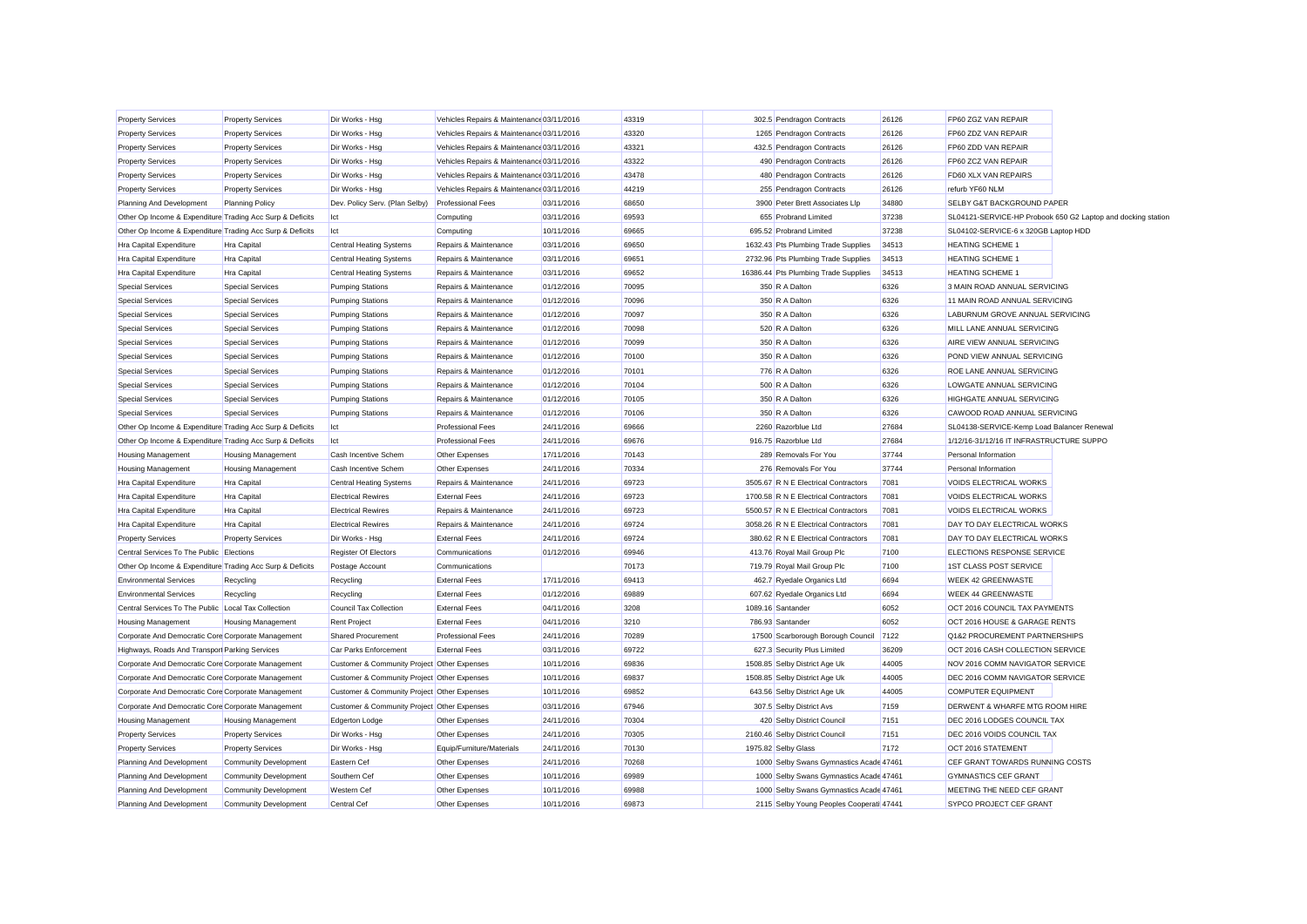| Central Services To The Public Emergency Planning         |                              | <b>Emergency Planning</b>         | Other Expenses           |            | 70170 |                 | 258.75 S G Baker Ltd                          | 32574 | SL04151-SERVICE-SAB010 35x75cm Black Polypropylene Sandbags   |
|-----------------------------------------------------------|------------------------------|-----------------------------------|--------------------------|------------|-------|-----------------|-----------------------------------------------|-------|---------------------------------------------------------------|
| <b>Special Services</b>                                   | <b>Special Services</b>      | <b>Community Centres</b>          | Other Expenses           | 17/11/2016 | 70085 |                 | 480 Sherburn White Rose Sports Clu 46476      |       | 1/9/16-31/10/16 HIRE OF CLUBHOUSE                             |
| Hra Capital Expenditure                                   | Hra Capital                  | Damp Works                        | Repairs & Maintenance    | 24/11/2016 | 70324 |                 | 1545 Sherwood Property Building Ser 35336     |       | 7 VIKING DRIVE RICCALL                                        |
| Hra Capital Expenditure                                   | Hra Capital                  | <b>External Door Replacements</b> | Repairs & Maintenance    | 24/11/2016 | 70323 |                 | 2600 Sherwood Property Building Ser 35336     |       | 40 DARCY ROAD SELBY                                           |
| <b>Property Services</b>                                  | <b>Property Services</b>     | Dir Works - Hsg                   | <b>External Fees</b>     | 03/11/2016 | 69623 |                 | 2250 Sherwood Property Building Ser 35336     |       | 19 carentan close                                             |
| <b>Property Services</b>                                  | <b>Property Services</b>     | Dir Works - Hsg                   | <b>External Fees</b>     | 10/11/2016 | 69316 |                 | 2100 Sherwood Property Building Ser 35336     |       | 70 HAIG STREET SELBY                                          |
| <b>Property Services</b>                                  | <b>Property Services</b>     | Dir Works - Hsg                   | <b>External Fees</b>     | 10/11/2016 | 69317 |                 | 2295 Sherwood Property Building Ser 35336     |       | 4 MAIN STREET KIRK SMEATON                                    |
| <b>Property Services</b>                                  | <b>Property Services</b>     | Dir Works - Hsg                   | <b>External Fees</b>     | 24/11/2016 | 69865 |                 | 1800 Sherwood Property Building Ser 35336     |       | 17 LANDING LANE RICCALL                                       |
| <b>Property Services</b>                                  | <b>Property Services</b>     | Dir Works - Hsg                   | <b>External Fees</b>     | 24/11/2016 | 70122 |                 | 3200 Sherwood Property Building Ser 35336     |       | 24 DARCY ROAD SELBY                                           |
| <b>Property Services</b>                                  | <b>Property Services</b>     | Dir Works - Hsg                   | <b>External Fees</b>     | 24/11/2016 | 70123 |                 | 2300 Sherwood Property Building Ser 35336     |       | 10 NORTH CRESCENT                                             |
| <b>Property Services</b>                                  | <b>Property Services</b>     | Dir Works - Hsg                   | <b>External Fees</b>     | 24/11/2016 | 70124 |                 | 2300 Sherwood Property Building Ser 35336     |       | 3 GROVE CRESCENT                                              |
| <b>Property Services</b>                                  | <b>Property Services</b>     | Dir Works - Hsg                   | <b>External Fees</b>     | 24/11/2016 | 70125 |                 | 285 Sherwood Property Building Ser 35336      |       | 46 CHARLES STREET                                             |
| <b>Property Services</b>                                  | <b>Property Services</b>     | Dir Works - Hsg                   | <b>External Fees</b>     | 24/11/2016 | 70325 |                 | 285 Sherwood Property Building Ser 35336      |       | 46 CHARLES STREET SELBY                                       |
| <b>Property Services</b>                                  | <b>Property Services</b>     | Dir Works - Hsg                   | <b>External Fees</b>     | 24/11/2016 | 70326 |                 | 2300 Sherwood Property Building Ser 35336     |       | 3 GROVE CRESCENT                                              |
| <b>Housing Management</b>                                 | <b>Housing Management</b>    | Fencing - Planned                 | Repairs & Maintenance    | 01/12/2016 | 69957 |                 | 590 Simon Calvert Contractors Ltd             | 44422 | 39 FAIRFIELD WAY TADCASTER                                    |
| <b>Housing Management</b>                                 | <b>Housing Management</b>    | Fencing - Planned                 | Repairs & Maintenance    | 01/12/2016 | 69958 |                 | 480 Simon Calvert Contractors Ltd             | 44422 | 6 WOODLANDS VIEW TADCASTER                                    |
| <b>Housing Management</b>                                 | <b>Housing Management</b>    | Fencing - Planned                 | Repairs & Maintenance    | 01/12/2016 | 69960 |                 | 280 Simon Calvert Contractors Ltd             | 44422 | 7 BEECHWOOD CLOSE                                             |
| <b>Housing Management</b>                                 | <b>Housing Management</b>    | Fencing - Planned                 | Repairs & Maintenance    | 01/12/2016 | 69962 |                 | 345 Simon Calvert Contractors Ltd             | 44422 | 53 FARIFIELD WAY                                              |
| <b>Housing Management</b>                                 | <b>Housing Management</b>    | Fencing - Planned                 | Repairs & Maintenance    | 01/12/2016 | 69963 |                 | 460 Simon Calvert Contractors Ltd             | 44422 | 2 LAURIE BACKHOUSE COURT                                      |
| Housing Management                                        | <b>Housing Management</b>    | Fencing - Planned                 | Repairs & Maintenance    | 01/12/2016 | 69967 |                 | 675 Simon Calvert Contractors Ltd             | 44422 | 2 RIVER CLOSE                                                 |
| Housing Management                                        | <b>Housing Management</b>    | Fencing - Planned                 | Repairs & Maintenance    | 01/12/2016 | 69969 |                 | 450 Simon Calvert Contractors Ltd             | 44422 | 10 MIRKHILL ROAD SELBY                                        |
| Housing Management                                        | <b>Housing Management</b>    | Fencing - Planned                 | Repairs & Maintenance    | 01/12/2016 | 69972 |                 | 300 Simon Calvert Contractors Ltd             | 44422 | 24 SCOTT ROAD SELBY                                           |
| Housing Management                                        | <b>Housing Management</b>    | Fencing - Planned                 | Repairs & Maintenance    | 01/12/2016 | 69973 |                 | 600 Simon Calvert Contractors Ltd             | 44422 | 16 HIGHFIELD VIEW                                             |
| <b>Housing Management</b>                                 | <b>Housing Management</b>    | Fencing - Planned                 | Repairs & Maintenance    | 01/12/2016 | 69983 |                 | 475 Simon Calvert Contractors Ltd             | 44422 | 2 WHITEFIELD BUNGALOWS                                        |
| <b>Housing Management</b>                                 | <b>Housing Management</b>    | Fencing - Planned                 | Repairs & Maintenance    | 01/12/2016 | 69984 |                 | 375 Simon Calvert Contractors Ltd             | 44422 | 1 STATION ROAD                                                |
| <b>Housing Management</b>                                 | <b>Housing Management</b>    | Fencing - Planned                 | Repairs & Maintenance    | 01/12/2016 | 69985 |                 | 270 Simon Calvert Contractors Ltd             | 44422 | 4 RICHARD STREET SELBY                                        |
| <b>Housing Management</b>                                 | <b>Housing Management</b>    | Fencing - Planned                 | Repairs & Maintenance    | 01/12/2016 | 69986 |                 | 345 Simon Calvert Contractors Ltd             | 44422 | 10 WHITEFIELD LANE                                            |
| <b>Housing Management</b>                                 | <b>Housing Management</b>    | Fencing - Planned                 | Repairs & Maintenance    |            | 70149 |                 | 330 Simon Calvert Contractors Ltd             | 44422 | 1 POWELL STREET                                               |
| <b>Housing Management</b>                                 | <b>Housing Management</b>    | Fencing - Planned                 | Repairs & Maintenance    |            | 70150 |                 | 375 Simon Calvert Contractors Ltd             | 44422 | 6 RIVER CLOSE                                                 |
| <b>Housing Management</b>                                 | <b>Housing Management</b>    | Fencing - Planned                 | Repairs & Maintenance    |            | 70152 |                 | 275 Simon Calvert Contractors Ltd             | 44422 | 22B DENE CLOSE                                                |
| <b>Housing Management</b>                                 | <b>Housing Management</b>    | Fencing - Planned                 | Repairs & Maintenance    |            | 70153 |                 | 680 Simon Calvert Contractors Ltd             | 44422 | 9 MAIN ROAD                                                   |
| <b>Housing Management</b>                                 | <b>Housing Management</b>    | Fencing - Planned                 | Repairs & Maintenance    |            | 70154 |                 | 360 Simon Calvert Contractors Ltd             | 44422 | 16 CASTLE CLOSE                                               |
| <b>Housing Management</b>                                 | <b>Housing Management</b>    | Fencing - Planned                 | Repairs & Maintenance    |            | 70155 |                 | 620 Simon Calvert Contractors Ltd             | 44422 | 4 CHURCH ROW                                                  |
| <b>Housing Management</b>                                 | <b>Housing Management</b>    | Fencing - Planned                 | Repairs & Maintenance    |            | 70156 |                 | 470 Simon Calvert Contractors Ltd             | 44422 | 78 WAVELL STREET                                              |
| <b>Housing Management</b>                                 | <b>Housing Management</b>    | Fencing - Planned                 | Repairs & Maintenance    |            | 70157 |                 | 375 Simon Calvert Contractors Ltd             | 44422 | 17 ST MARYS CLOSE                                             |
| <b>Housing Management</b>                                 | <b>Housing Management</b>    | Void - Difficult To Let           | Other Expenses           | 01/12/2016 | 69955 |                 | 540 Simon Calvert Contractors Ltd             | 44422 | SL04145-SERVICE-Strips walls to living room, bedroom and bath |
| <b>Property Services</b>                                  | <b>Property Services</b>     | Dir Works - Hsa                   | Other Expenses           | 01/12/2016 | 69954 |                 | 1700 Simon Calvert Contractors Ltd            | 44422 | 1 BEECH GROVE SHERBURN IN ELMET                               |
| <b>Housing General Fund</b>                               | Supporting People            | Warden Lifeline Service           | <b>External Fees</b>     | 24/11/2016 | 69835 |                 | 33798.05 South Yorkshire Housing Ass Ltd 7239 |       | OCT 2016 SELBY PFI                                            |
| <b>Housing General Fund</b>                               | <b>Housing Strategy</b>      | P4g Strategic Dev Sites           | <b>Professional Fees</b> | 01/12/2016 | 70381 |                 | 4526.25 Spawforths                            | 21478 | PROJECT A ADDITIONAL WORK                                     |
| <b>Environmental Services</b>                             | <b>Trade Waste</b>           | <b>Clinical Waste</b>             | <b>External Fees</b>     | 01/12/2016 | 69917 | 449.01 Srcl Ltd |                                               | 7251  | <b>SHARPS DISPOSAL</b>                                        |
| Planning And Development                                  | Economic Development         | <b>Property Management</b>        | Capital Charges          | 10/11/2016 | 69929 |                 | 300 Stephensons                               | 7261  | PROFILES GYM PORTHOLME RD YO8 4YR                             |
| <b>Property Services</b>                                  | <b>Property Services</b>     | Dir Works - Hsg                   | <b>External Fees</b>     |            | 70339 |                 | 360 T A M Loughlin                            | 6779  | 23 BEECHWOOD GLADE                                            |
| <b>Property Services</b>                                  | <b>Property Services</b>     | Dir Works - Hsg                   | <b>External Fees</b>     |            | 70340 |                 | 480 T A M Loughlin                            | 6779  | 47 WETHERBY ROAD TADCASTER                                    |
| <b>Environmental Services</b>                             | Recycling                    | Recycling                         | <b>External Fees</b>     | 17/11/2016 | 69885 |                 | 6783.68 The Maltings Organic Treatmen 35116   |       | OCT 2016 STATEMENT                                            |
| Planning And Development                                  | <b>Community Development</b> | Eastern Cef                       | Other Expenses           | 24/11/2016 | 70330 |                 | 1000 The Monday Club                          | 47440 | GRANT TOWARDS 2 YEARS OF CLUB ACTIVITES                       |
| Planning And Development                                  | <b>Community Development</b> | Southern Cef                      | Other Expenses           | 10/11/2016 | 69871 |                 | 500 The Monday Club                           | 47440 | MONDAY CLUB CEF GRANT                                         |
| Other Op Income & Expenditure Trading Acc Surp & Deficits |                              | Enforcement                       | <b>Training Expenses</b> | 03/11/2016 | 69455 |                 | 1480 The Oyster Partnership Ltd               | 43921 | Personal Information                                          |
| Other Op Income & Expenditure Trading Acc Surp & Deficits |                              | Enforcement                       | <b>Training Expenses</b> | 24/11/2016 | 69829 |                 | 1479.6 The Oyster Partnership Ltd             | 43921 | Personal Information                                          |
| Other Op Income & Expenditure Trading Acc Surp & Deficits |                              | Enforcement                       | <b>Training Expenses</b> | 01/12/2016 | 69951 |                 | 1480 The Oyster Partnership Ltd               | 43921 | Personal Information                                          |
| Other Op Income & Expenditure Trading Acc Surp & Deficits |                              | Planning                          | Direct Salaries & Wages  | 10/11/2016 | 69454 |                 | 1533.84 The Oyster Partnership Ltd            | 43921 | Personal Information                                          |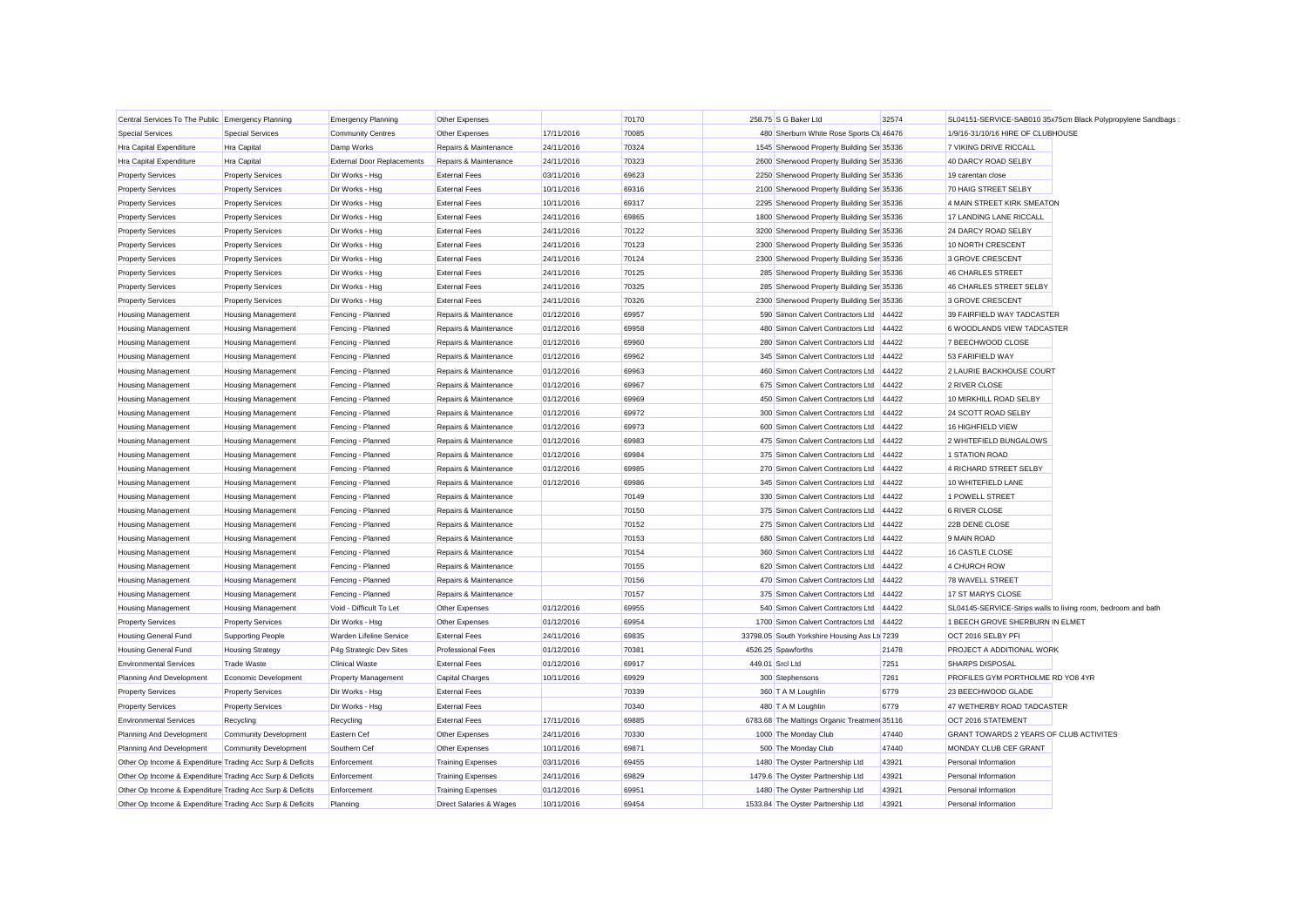| Other Op Income & Expenditure Trading Acc Surp & Deficits |                              | Planning                                         | <b>Direct Salaries &amp; Wages</b>      | 24/11/2016 | 69828 |                | 1596.94 The Oyster Partnership Ltd         | 43921 | Personal Information                                     |                                                                |
|-----------------------------------------------------------|------------------------------|--------------------------------------------------|-----------------------------------------|------------|-------|----------------|--------------------------------------------|-------|----------------------------------------------------------|----------------------------------------------------------------|
| Planning And Development                                  | Development Control          | Development Management                           | <b>Direct Salaries &amp; Wages</b>      | 24/11/2016 | 69826 |                | 2695 The Oyster Partnership Ltd            | 43921 | Personal Information                                     |                                                                |
| Planning And Development                                  | Development Control          | Development Management                           | Direct Salaries & Wages                 | 24/11/2016 | 69827 |                | 2413.23 The Oyster Partnership Ltd         | 43921 | Personal Information                                     |                                                                |
| Planning And Development                                  | Development Control          | Development Management                           | Direct Salaries & Wages                 | 01/12/2016 | 69950 |                | 1480.5 The Oyster Partnership Ltd          | 43921 | Personal Information                                     |                                                                |
| <b>Special Services</b>                                   | <b>Special Services</b>      | General Maintenance                              | Repairs & Maintenance                   | 01/12/2016 | 69915 |                | 457.89 Thyssenkrupp Elevator Uk Ltd        | 7328  | 1/11/16-31/1/17 LBH COURT                                |                                                                |
| <b>Special Services</b>                                   | <b>Special Services</b>      | General Maintenance                              | Repairs & Maintenance                   | 01/12/2016 | 69916 |                | 457.89 Thyssenkrupp Elevator Uk Ltd        | 7328  | 1/11/16-31/1/17 ST WILFRIDS COURT BRAYTO                 |                                                                |
| Planning And Development                                  | Development Control          | Development Management                           | <b>Professional Fees</b>                | 03/11/2016 | 68507 |                | 2000 Tpm Landscape Ltd                     | 33347 | SL03934-SERVICE-2015/0448/OUT - Landscape Consultant     |                                                                |
| <b>Property Services</b>                                  | <b>Property Services</b>     | Dir Works - Hsg                                  | Equip/Furniture/Materials               | 24/11/2016 | 70082 |                | 592.58 Travis Perkins Trading Co Ltd       | 7352  | OCT 2016 STATEMENT                                       |                                                                |
| <b>Special Services</b>                                   | <b>Special Services</b>      | <b>Community Centres</b>                         | <b>External Fees</b>                    |            | 70383 |                | 374.7 Tunstall Healthcare (Uk) Ltd         | 7363  | SL04135-SERVICE-P68005/01 my amie pendants               |                                                                |
| Hra Other                                                 | Financing & Invest Inc & Exp | <b>External Interest Payable</b>                 | Other Expenses                          | 18/11/2016 | 3221  |                | 285512.5 Ubs Investment Bank               | 22297 | HALF YEARLY INTEREST INSTALMENT                          |                                                                |
| <b>Property Services</b>                                  | <b>Property Services</b>     | Dir Works - Hsg                                  | <b>Running Costs</b>                    | 03/11/2016 | 69701 |                | 555.33 Uk Fuels Ltd                        | 7373  | <b>FUEL SERVICE</b>                                      |                                                                |
| <b>Property Services</b>                                  | <b>Property Services</b>     | Dir Works - Hsg                                  | <b>Running Costs</b>                    | 17/11/2016 | 70136 |                | 596.9 Uk Fuels Ltd                         | 7373  | FUEL                                                     |                                                                |
| <b>Property Services</b>                                  | <b>Property Services</b>     | Dir Works - Hsg                                  | <b>Running Costs</b>                    | 17/11/2016 | 70162 |                | 528.92 Uk Fuels Ltd                        | 7373  | <b>FUEL SERVICE</b>                                      |                                                                |
| <b>Property Services</b>                                  | <b>Property Services</b>     | Dir Works - Hsg                                  | <b>Running Costs</b>                    | 24/11/2016 | 70382 |                | 727.84 Uk Fuels Ltd                        | 7373  | <b>FUEL SERVICES</b>                                     |                                                                |
| Planning And Development                                  | <b>Development Control</b>   | Planning Inquiries                               | <b>Professional Fees</b>                | 17/11/2016 | 69404 |                | 3145.83 Valuation Office Agency            | 7399  |                                                          | SL04112-SERVICE-2016/0161/MLA - Appeal Witness Commission      |
| Planning And Development                                  | Development Control          | Planning Inquiries                               | <b>Professional Fees</b>                | 01/12/2016 | 69953 |                | 1029.4 Valuation Office Agency             | 7399  | HODGSONS LANE SHERBURN LEEDS                             |                                                                |
| Planning And Development                                  | <b>Planning Policy</b>       | Dev. Policy Serv. (Plan Selby)                   | <b>Professional Fees</b>                | 01/12/2016 | 69874 |                | 1292.18 Waterman Energy Environment 7427   |       |                                                          | SL04094-SERVICE-Waterman fee for attendance at meeting held of |
| <b>Environmental Services</b>                             | Regulatory Servics - Eh      | Taxi & Hire Licences                             | <b>Running Costs</b>                    | 10/11/2016 | 69912 |                | 747.5 Watsons                              | 7429  | 23 TAXI TESTS CARRIED OUT IN OCT 16                      |                                                                |
| <b>Housing Management</b>                                 | <b>Housing Management</b>    | Solid Fuel Serv-PInd                             | Repairs & Maintenance                   | 17/11/2016 | 70133 |                | 3154.25 Wdh Solutions Ltd                  | 28604 | INSTALMENT 52 SOLID FUEL 2014-17                         |                                                                |
| <b>Hra Capital Expenditure</b>                            | Hra Capital                  | Damp Works                                       | Repairs & Maintenance                   | 24/11/2016 | 70318 |                | 640 Websters (Burn) Glass Ltd              | 7431  | 35 MIRKHILL ROAD SELBY                                   |                                                                |
| Hra Capital Expenditure                                   | Hra Capital                  | <b>External Door Replacements</b>                | Repairs & Maintenance                   | 24/11/2016 | 70314 |                | 925 Websters (Burn) Glass Ltd              | 7431  | 8 BEECH VIEW NORTH DUFFIELD                              |                                                                |
| Hra Capital Expenditure                                   | Hra Capital                  | <b>External Door Replacements</b>                | Repairs & Maintenance                   | 24/11/2016 | 70316 |                | 615 Websters (Burn) Glass Ltd              | 7431  | 17 CHESTNUT ROAD CAWOOD                                  |                                                                |
| Hra Capital Expenditure                                   | Hra Capital                  | <b>External Door Replacements</b>                | Repairs & Maintenance                   | 24/11/2016 | 70317 |                | 285 Websters (Burn) Glass Ltd              | 7431  | 57 WISTOWGATE CAWOOD                                     |                                                                |
| Hra Capital Expenditure                                   | Hra Capital                  | <b>External Door Replacements</b>                | Repairs & Maintenance                   | 24/11/2016 | 70321 |                | 595 Websters (Burn) Glass Ltd              | 7431  | 56 DARCY ROAD SELBY                                      |                                                                |
| Hra Capital Expenditure                                   | Hra Capital                  | <b>External Door Replacements</b>                | Repairs & Maintenance                   | 24/11/2016 | 70322 |                | 1925 Websters (Burn) Glass Ltd             | 7431  | 22 MILLGATE SELBY                                        |                                                                |
| <b>Property Services</b>                                  | <b>Property Services</b>     | Dir Works - Hsa                                  | Equip/Furniture/Materials               | 17/11/2016 | 69848 |                | 331.65 Websters (Burn) Ltd                 | 7433  | OCT 2016 STATEMENT                                       |                                                                |
| <b>Property Services</b>                                  | <b>Property Services</b>     | Dir Works - Hsg                                  | Contract Hire/Lease                     | 24/11/2016 | 69883 |                | 380 West Wallasey Fleet Hire Servic 46394  |       | YA65 MFU VAN HIRE                                        |                                                                |
| Central Services To The Public Local Tax Collection       |                              | <b>Council Tax Collection</b>                    | Communications                          | 24/11/2016 | 70392 | 336.15 Whistl  |                                            | 7335  | WEEK 46 2016 CTAX POST COLLECTION                        |                                                                |
| Other Op Income & Expenditure Trading Acc Surp & Deficits |                              | Postage Account                                  | Communications                          | 17/11/2016 | 69932 | 1174.5 Whist   |                                            | 7335  | WEEK 44 2016 POST COLLECTION                             |                                                                |
| Other Op Income & Expenditure Trading Acc Surp & Deficits |                              | Postage Account                                  | Communications                          | 17/11/2016 | 70174 | 1442.48 Whistl |                                            | 7335  | WEEK 45 2016 POST COLLECTION SERVICE                     |                                                                |
| Corporate And Democratic Core Democratic Rep & Mgmnt      |                              | <b>Standards Committee</b>                       | <b>Legal Fees</b>                       | 24/11/2016 | 70331 |                | 1175 Wilkin Chapman Llp                    | 23032 | STANDARDS INVESTIGATION 2/9/16-14/10/16                  |                                                                |
| Corporate And Democratic Core Democratic Rep & Mgmnt      |                              | <b>Standards Committee</b>                       | <b>Legal Fees</b>                       | 24/11/2016 | 70332 |                | 710 Wilkin Chapman Llp                     | 23032 | STANDARDS INVESTIGATION 19/8/16-17/10/16                 |                                                                |
| <b>Housing General Fund</b>                               | Homelessness                 | Refugee Resettlement Program Fixtures & Fittings |                                         | 10/11/2016 | 69080 |                | 266.65 Wilko Retail Limited                | 43968 | SL04073-SERVICE-Curtain Poles and Curtains               |                                                                |
| <b>Property Services</b>                                  | <b>Property Services</b>     | Dir Works - Hsg                                  | Equip/Furniture/Materials               | 24/11/2016 | 70084 |                | 8950.98 Wolseley Uk Ltd                    | 7464  | OCT 2016 STATEMENT                                       |                                                                |
| Planning And Development                                  | Development Control          | Development Management                           | <b>Professional Fees</b>                | 10/11/2016 | 69867 |                | 1792 Wpa Consultants Ltd                   | 43780 | CONTAMINATED LAND CONSULT SERVICES                       |                                                                |
| <b>Environmental Services</b>                             | <b>Street Cleansing</b>      | <b>Litter Bins</b>                               | <b>Cleaning &amp; Domestic Supplies</b> | 24/11/2016 | 69860 |                | 610.9 Wybone Ltd                           | 7471  | SL04141-S1611001-STREET LITTER BIN                       |                                                                |
| <b>Environmental Services</b>                             | <b>Street Cleansing</b>      | <b>Litter Bins</b>                               | <b>Cleaning &amp; Domestic Supplies</b> | 01/12/2016 | 69452 |                | 330.4 Wybone Ltd                           | 7471  | SL04101-S1611001-STREET LITTER BIN                       |                                                                |
| <b>Environmental Services</b>                             | <b>Street Cleansing</b>      | <b>Litter Bins</b>                               | Cleaning & Domestic Supplies            | 01/12/2016 | 69452 |                | 539.99 Wybone Ltd                          | 7471  | SL04101-SERVICE-1 x HWB/6 Hardwood Bench                 |                                                                |
| <b>Environmental Services</b>                             | <b>Street Cleansing</b>      | <b>Litter Bins</b>                               | <b>Cleaning &amp; Domestic Supplies</b> | 01/12/2016 | 69452 |                | 274.99 Wybone Ltd                          | 7471  | SL04101-SERVICE-VM5/6 Metal Bench with arm rests in grey |                                                                |
| Other Op Income & Expenditure Trading Acc Surp & Deficits |                              | <b>Print Costs Account</b>                       | Equip/Furniture/Materials               | 03/11/2016 | 68655 |                | 5565.99 Xerox (Uk) Ltd                     | 42408 | 1/10/16-31/12/16 COPY CHARGES                            |                                                                |
| <b>Property Services</b>                                  | <b>Property Services</b>     | Dir Works - Hsg                                  | Equip/Furniture/Materials               | 24/11/2016 | 70176 |                | 3162.66 Yesss Electrical                   | 44266 | OCT 2016 STATEMENT                                       |                                                                |
| <b>Property Services</b>                                  | <b>Property Services</b>     | Dir Works - Hsg                                  | Other Expenses                          | 24/11/2016 | 69671 |                | 749.2 Yorkshire Commercial Cleaners 45499  |       | OCT 2016 CLEANING SERVICES                               |                                                                |
| <b>Property Services</b>                                  | <b>Property Services</b>     | Dir Works - Hsg                                  | Other Expenses                          | 03/11/2016 | 69613 |                | 360 Yorkshire Energy Assessments   46025   |       | <b>VOID EPC'S</b>                                        |                                                                |
| <b>Gf Capital Expenditure</b>                             | General Fund Capital         | <b>Disabled Facilities Grants</b>                | Soft Loans                              | 03/11/2016 | 69653 |                | 4875.2 Yorkshire Housing                   | 7495  | Personal Information                                     |                                                                |
| <b>Gf Capital Expenditure</b>                             | General Fund Capital         | <b>Disabled Facilities Grants</b>                | Soft Loans                              | 03/11/2016 | 69654 |                | 4360 Yorkshire Housing                     | 7495  | Personal Information                                     |                                                                |
| <b>Gf Capital Expenditure</b>                             | General Fund Capital         | <b>Disabled Facilities Grants</b>                | Soft Loans                              | 03/11/2016 | 69655 |                | 4179 Yorkshire Housing                     | 7495  | Personal Information                                     |                                                                |
| <b>Gf Capital Expenditure</b>                             | General Fund Capital         | <b>Disabled Facilities Grants</b>                | Soft Loans                              | 03/11/2016 | 69656 |                | 5435.7 Yorkshire Housing                   | 7495  | Personal Information                                     |                                                                |
| <b>Special Services</b>                                   | <b>Special Services</b>      | <b>Community Centres</b>                         | <b>Fixtures &amp; Fittings</b>          | 24/11/2016 | 69818 |                | 944.05 Yorkshire Purchasing Organisat 7498 |       | <b>LBH COURT FURNISHINGS</b>                             |                                                                |
| <b>Special Services</b>                                   | <b>Special Services</b>      | <b>Community Centres</b>                         | <b>Fixtures &amp; Fittings</b>          | 01/12/2016 | 70069 |                | 807.9 Yorkshire Purchasing Organisat 7498  |       | <b>FURNISHINGS</b>                                       |                                                                |
| <b>Special Services</b>                                   | <b>Special Services</b>      | <b>Community Centres</b>                         | <b>Water Services</b>                   | 17/11/2016 | 70147 |                | 607.51 Yorkshire Water                     | 7503  | OCT 2016 COMMUNITY CENTRES                               |                                                                |
|                                                           |                              |                                                  |                                         |            |       |                |                                            |       |                                                          |                                                                |